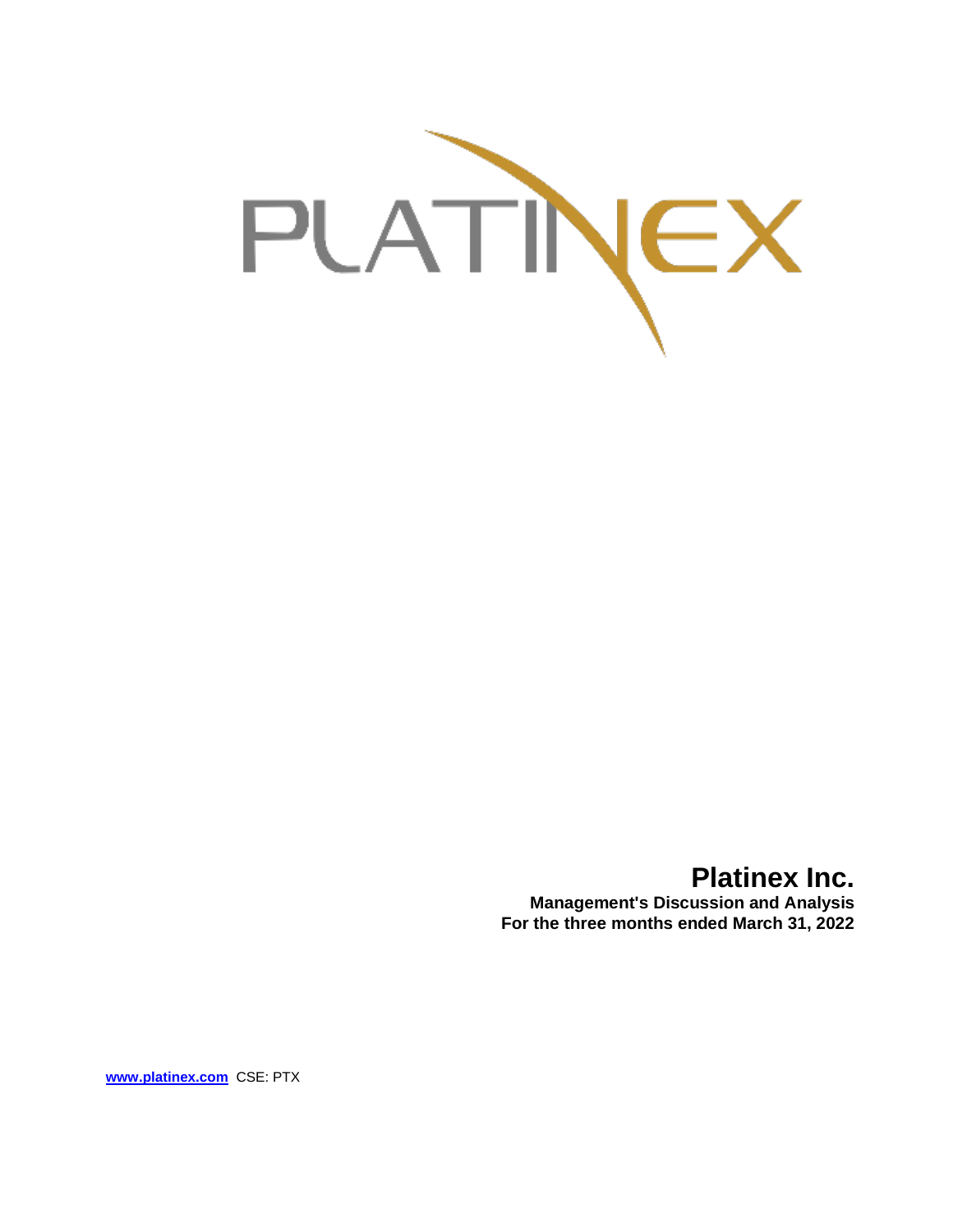### **General**

The following Management's Discussion and Analysis ("MD&A") of the financial condition and results of the operations of Platinex Inc. (the "Company" or "Platinex") constitutes management's review of the factors that affected the Company's financial and operating performance for the three months ended March 31, 2022. This MD&A was written to comply with the requirements of National Instrument 51-102 – Continuous Disclosure Obligations. This discussion should be read in conjunction with the unaudited condensed consolidated financial statements of the Company for the three months ended March 31, 2022, together with the notes thereto. Results are reported in Canadian dollars, unless otherwise noted. The Company's audited consolidated financial statements and the financial information contained in this MD&A, unless otherwise indicated, are prepared in accordance with International Financial Reporting Standards ("IFRS") as issued by the International Accounting Standards Board ("IASB") and interpretations of the IFRS Interpretations Committee ("IFRIC"). Information contained herein is presented as of May 30, 2022, unless otherwise indicated.

For the purposes of preparing this MD&A, management, in conjunction with the Board of Directors, considers the materiality of information. Information is considered material if: (i) such information results in, or would reasonably be expected to result in, a significant change in the market price or value of Platinex common shares; (ii) there is a substantial likelihood that a reasonable investor would consider it important in making an investment decision; or (iii) it would significantly alter the total mix of information available to investors. Management, in conjunction with the Board of Directors, evaluates materiality with reference to all relevant circumstances, including potential market sensitivity.

Further information about the Company and its operations can be obtained from the offices of the Company or from **[www.sedar.com](http://www.sedar.com/)**.

### **Cautionary Statement on Forward-Looking Statements**

This MD&A contains certain forward-looking information and forward-looking statements, as defined in applicable securities laws (collectively referred to herein as "forward-looking statements"). These statements relate to future events or the Company's future performance. All statements other than statements of historical fact are forward-looking statements. Often, but not always, forward-looking statements can be identified by the use of words such as "plans", "expects", "is expected", "budget", "scheduled", "estimates", "continues", "forecasts", "projects", "predicts", "intends", "anticipates" or "believes", or variations of, or the negatives of, such words and phrases, or state that certain actions, events or results "may", "could", "would", "should", "might" or "will" be taken, occur or be achieved. Forward-looking statements involve known and unknown risks, uncertainties and other factors that may cause actual results to differ materially from those anticipated in such forward-looking statements. The forward-looking statements in this MD&A speak only as of the date of this MD&A or as of the date specified in such statement. The following table outlines certain significant forward-looking statements contained in this MD&A and provides the material assumptions used to develop such forward-looking statements and material risk factors that could cause actual results to differ materially from the forward-looking statements.

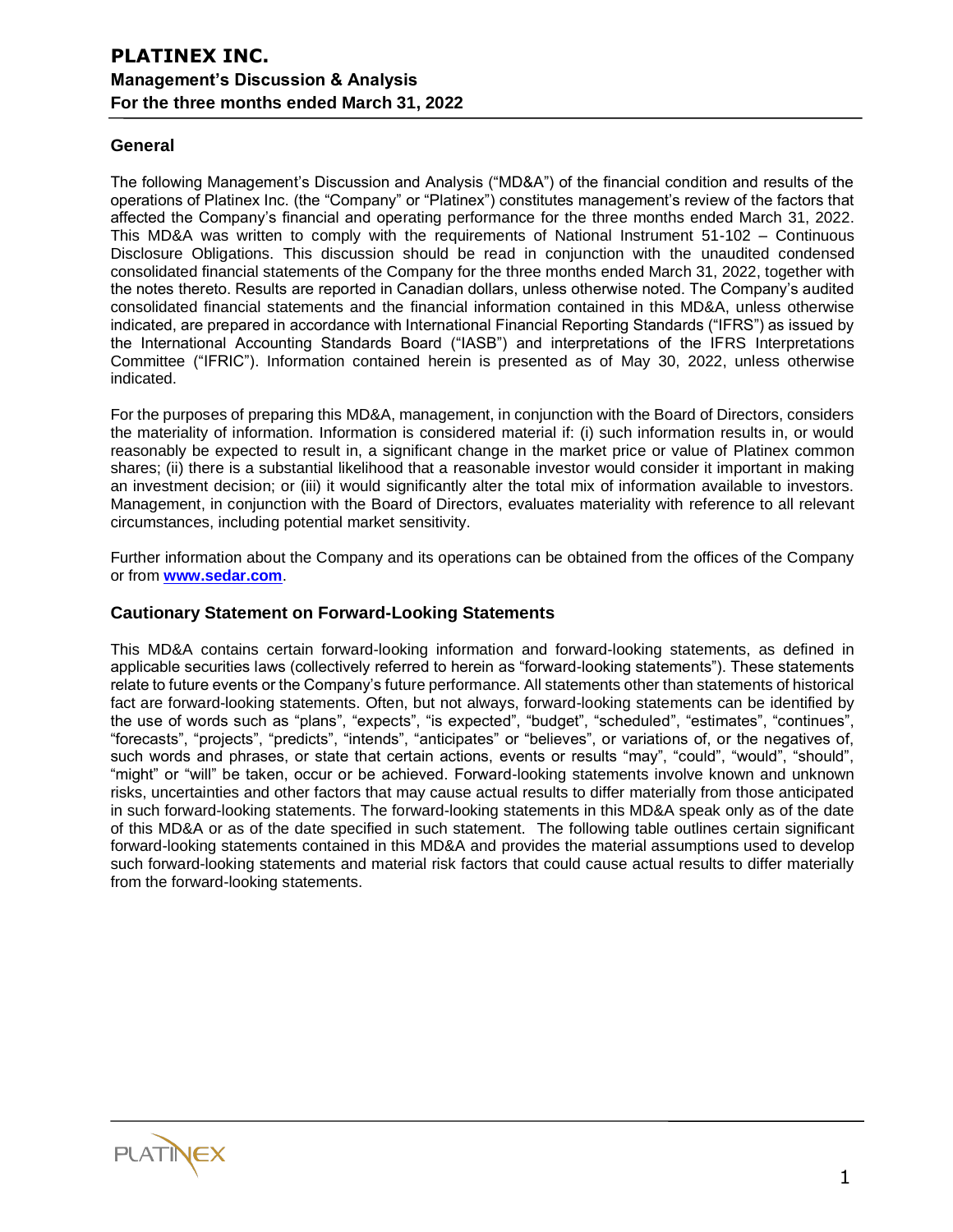| <b>Forward-looking</b>                                                     | <b>Assumptions</b>                                                                                                                                                                                                                                                       | <b>Risk factors</b>                                                                                                                                                                                                                                                                                                                                                     |  |  |
|----------------------------------------------------------------------------|--------------------------------------------------------------------------------------------------------------------------------------------------------------------------------------------------------------------------------------------------------------------------|-------------------------------------------------------------------------------------------------------------------------------------------------------------------------------------------------------------------------------------------------------------------------------------------------------------------------------------------------------------------------|--|--|
| statements                                                                 |                                                                                                                                                                                                                                                                          |                                                                                                                                                                                                                                                                                                                                                                         |  |  |
| The Company will be able<br>continue its business<br>tΟ<br>activities.     | The Company has anticipated all material<br>costs and the operating activities of the<br>Company, and such costs and activities<br>will be consistent with the Company's<br>current expectations; the Company will<br>be able to obtain equity funding when<br>required. | Unforeseen costs to the Company will<br>arise; ongoing uncertainties relating to<br>the COVID-19 virus; any particular<br>operating cost increase or decrease<br>from the date of the estimation; and<br>capital markets not being favourable<br>for funding resulting in the Company<br>not being able to obtain financing<br>when required or on acceptable<br>terms. |  |  |
| The Company will be able<br>carry out anticipated<br>to<br>business plans. | The operating activities of the Company<br>for the twelve months ending March 31,<br>consistent with<br>2023<br>will<br>be<br>the<br>Company's current expectations.                                                                                                     | Sufficient funds not being available;<br>increases<br>in<br>costs:<br>ongoing<br>uncertainties relating to the COVID-19<br>virus; the Company may be unable to<br>retain key personnel.                                                                                                                                                                                 |  |  |

Inherent in forward-looking statements are risks, uncertainties and other factors beyond the Company's ability to predict or control. Please also make reference to those risk factors referenced in the "Risk Factors" section below. Readers are cautioned that the above chart does not contain an exhaustive list of the factors or assumptions that may affect the forward-looking statements, and that the assumptions underlying such statements may prove to be incorrect. Actual results and developments are likely to differ, and may differ materially, from those expressed or implied by the forward-looking statements contained in this MD&A.

Forward-looking statements involve known and unknown risks, uncertainties and other factors that may cause the Company's actual results, performance or achievements to be materially different from any of its future results, performance or achievements expressed or implied by forward-looking statements. All forwardlooking statements herein are qualified by this cautionary statement. Accordingly, readers should not place undue reliance on forward-looking statements. The Company undertakes no obligation to update publicly or otherwise revise any forward-looking statements whether as a result of new information or future events or otherwise, except as may be required by law. If the Company does update one or more forward-looking statements, no inference should be drawn that it will make additional updates with respect to those or other forward-looking statements, unless required by law.

### **Overview of Company**

The Company was incorporated under the laws of the Province of Ontario and trades on the Canadian Securities Exchange under the symbol "PTX". The Company is at the exploration and evaluation stage and is engaged in the acquisition, exploration and development of properties for the mining of precious and base metals. The Company is in the process of exploring its resource properties for mineral resources and has not determined whether the properties contain economically recoverable reserves.

Platinex creates shareholder value through the opportunistic acquisition and advancement of high-quality projects in prolific Ontario mining camps. Current assets include a 100% ownership interest in the W2 Copper-Nickel-PGE Project and a 100% interest in the 225 km<sup>2</sup> Shining Tree Gold Project in the Abitibi region of Ontario, a world-renowned gold district. Both projects are district scale. The W2 Project controls one of the major Oxford Stull Dome complexes. Shining Tree Project covers over 21 km of the Ridout-Tyrrell deformation zone that trends as far west as Newmont's Borden Mine, through the area of IAMGOLD's Cote Gold deposit, and across Aris Gold's Juby Project. The Company is also developing a net smelter return (NSR) royalty portfolio and currently holds royalties on gold, PGE, and base metal properties in Ontario. Both projects have no outstanding ownership payments remaining.

**PLATINEX**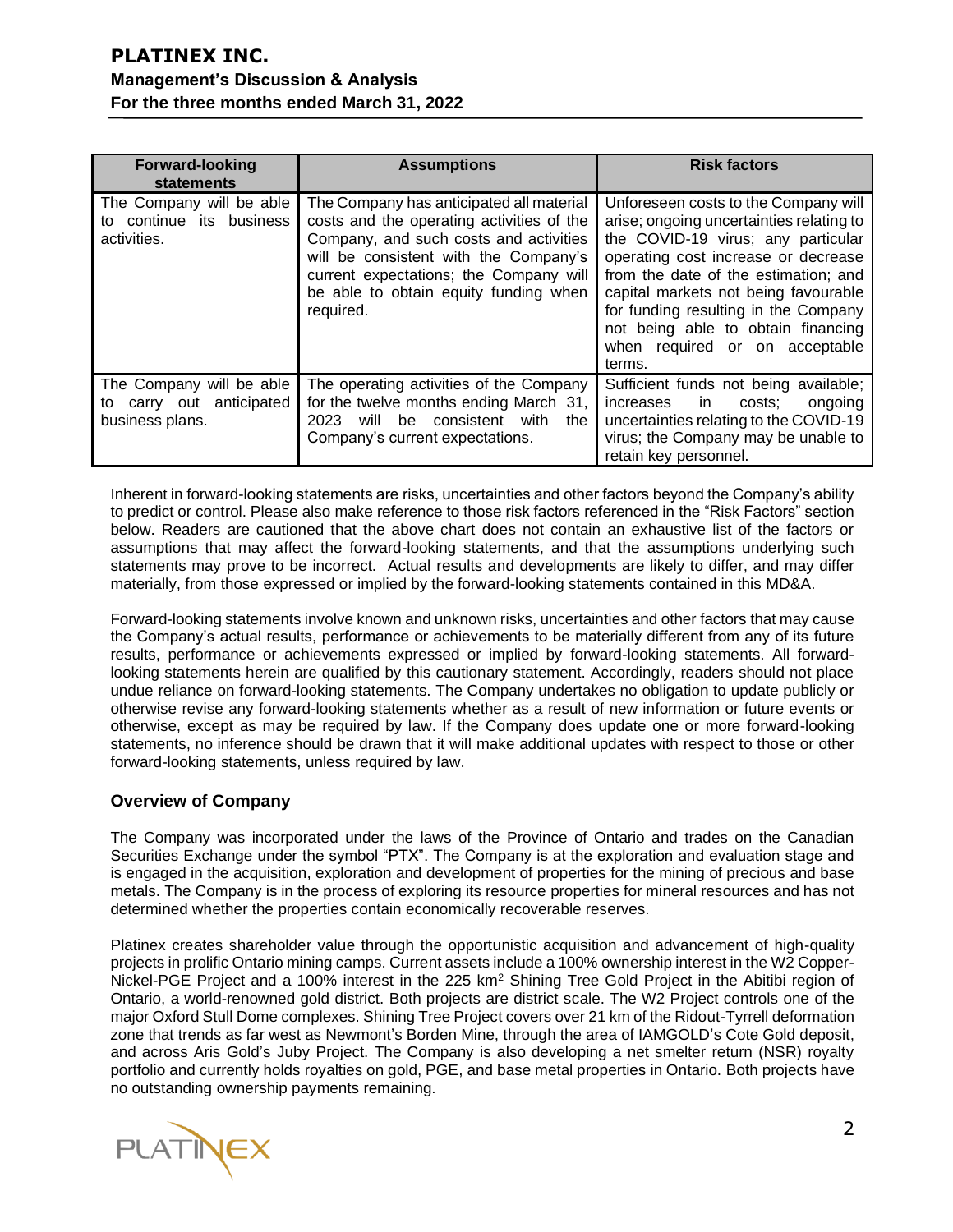### **Overall Performance and Market Trends**

The Company is in the exploration stage on its various properties and therefore it has no revenues to fund such activities. The Company accesses the public markets to finance exploration activity; the ability to raise additional capital is subject to prevailing market conditions. The properties do not have a defined mineral resource in place whereby the Company can establish a measured asset value. However, based on independent NI 43-101 technical reports, internal summary reports prepared on Company properties and adjacent properties and industry trends, the Company's management believes that further exploration work is warranted.

The Company is considering various strategies to maximize the value of the Shining Tree Gold property (described under Properties). On August 23, 2019, the Company reaffirmed its intention to continue to operate as a mineral exploration issuer under the policies of the Canadian Securities Exchange ("CSE").

### **Corporate Highlights**

- On February 11, 2021 the Company announced the appointment of Christophe Vereecke as a director. Mr. Vereecke is a nominee of Treasury Metals Inc. ("Treasury") as a result of the recent sale of its mining claims, that are located adjacent to the Company's Shining Tree property, to the Company.
- On February 18, 2021, the Company granted stock options to purchase 3,125,000 common shares at \$0.08 per share to a senior officer, directors and consultants. The options will expire on February 18, 2026.
- On February 22, 2021, the Company granted stock options to purchase 50,000 common shares at \$0.055 per share to a director. The options will expire on February 22, 2026.
- On March 29, 2021, the Company granted stock options to purchase 600,000 common shares at \$0.07 per share to an advisor and consultant. The options will expire on March 29, 2026.
- On April 18, 2021, the Company granted stock options to purchase 600,000 common shares at \$0.07 per share to consultants. The options will expire on April 18, 2026.
- In January 2021, the Company issued 400,000 common shares on the exercise of warrants for gross proceeds of \$20,000.
- On May 7, 2021, the Company issued 444,000 common shares on the exercise of warrants for gross proceeds of \$32,200.
- On August 24, 2021 Platinex entered into a purchase and sale agreement with Trillium Mining Corp. and Alamos Gold Inc. to acquire 100% interest in the Ronda Mine property subject to a 2% NSR royalty for 5,000,000 shares of Platinex. The Ronda Mine was in production for a short period in 1939 and 1940 before shutting down for WWII. Recorded production from the 22,309 tonnes milled was 2,727.2 oz of gold and 4,830 oz of silver.
- On November 17, 2021, Platinex appointed Greg Ferron to the position of interim Chief Executive Officer ("CEO"), effective immediately. Greg has been a director of Platinex since September 2020. The appointment follows the retirement of the Company's Founder and former CEO, Jim Trusler, who will remain Non-Executive Chairman and a key member of the technical team. Mr. Ferron brings significant and diverse experience with in-depth knowledge of Platinex allowing for a seamless transition. Mr. Ferron has 20 years of mining industry and capital markets experience. He has held various senior level roles in mining, corporate finance, corporate development including Laramide Resources Ltd., Treasury

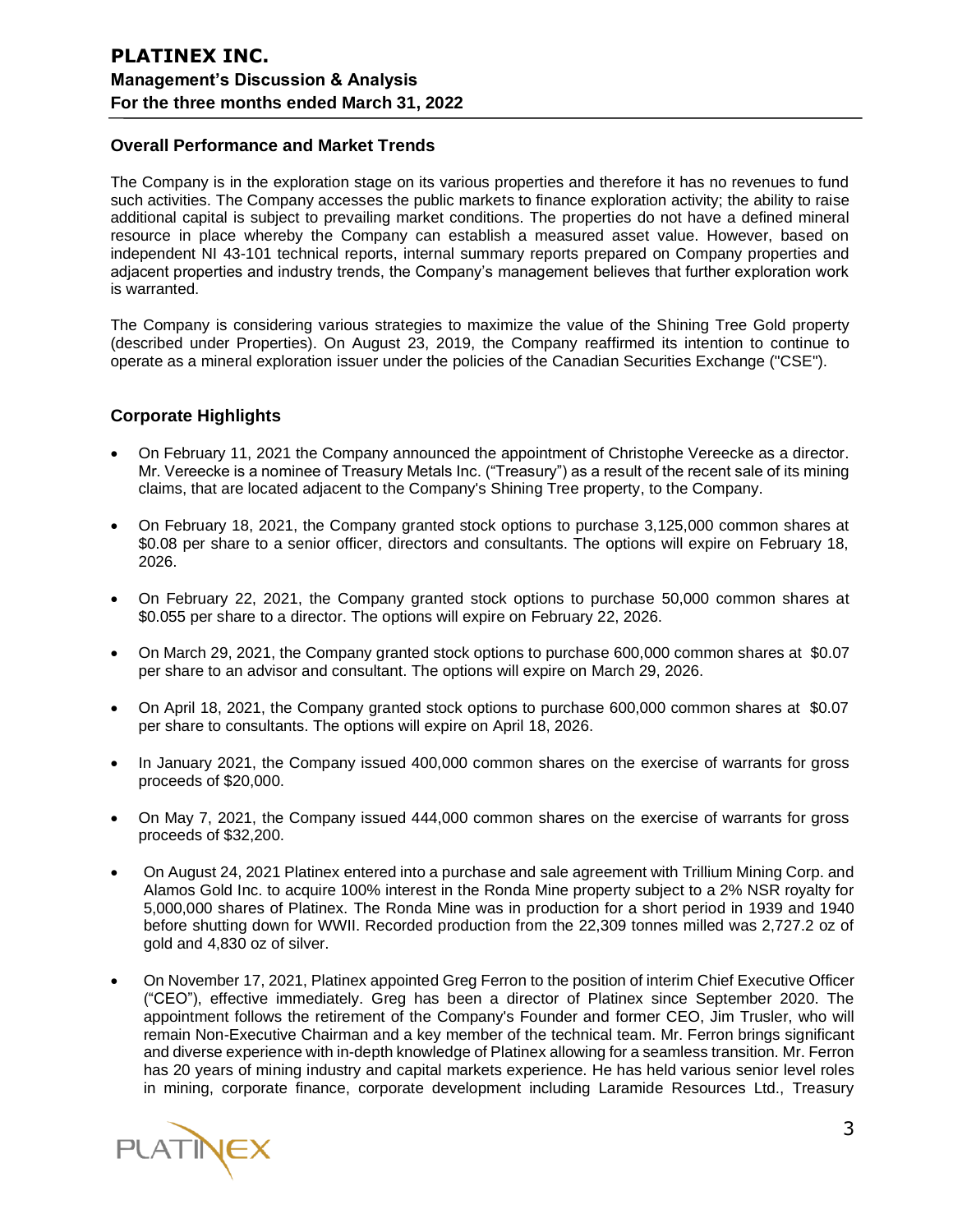Metals Inc., TMX Group and Scotiabank. He currently serves on the board of directors at Fancamp Exploration Inc.

- On November 17, 2021, the Company granted stock options to purchase 3,400,000 common shares at \$0.05 per share to certain officers, directors, consultants and advisors. The options will expire on November 17, 2024.
- On January 7, 2022, the Company acquired the 100% ownership interest in the W2 Copper-Nickel-PGE Project (the "W2 Project" or "W2"). The W2 Project controls one of the major Oxford Stull Dome complexes (see image) and includes over 5 km of strike length of known Cu-Ni-PGE mineralization within a large (15,973 Hectare or 159.7 km<sup>2</sup>) land package located near the Ring of Fire. Historical exploration was carried out at W2 (formerly known as the Lansdowne House Property) by operators including Aurora Platinum Corp. during the 2000s, and Inco Limited, includes the following near surface drill results.

The Company expanded the size of the W2 Project as announced on January 27 and March 17, 2022.

The W2 Project covers the layered mafic-ultramafic Lansdowne House Igneous Complex ("LHIC") which is highly prospective for copper-nickel (Cu-Ni) and reef-type platinum group element (PGE) deposits. The widespread Cu-Ni-PGE mineralization is delineated in at least seven significant mineralized zones within a 7.5 km long folded corridor. The common thread of strong Cu-Ni-PGE, Cr and Ti-V mineralization in the mafic ultramafic intrusions ringing the Oxford Stull Dome is suggestive of a common source, a very large magmatic system and therefore a potential significant abundance of the metals in each intrusion.

The transaction has been effected by way of a purchase and sale agreement (the "Agreement") between Platinex's wholly owned subsidiary, Endurance Elements Inc. ("Endurance Elements"), and Springer Mineral Resources Corporation ("Springer").

Pursuant to the Agreement, Platinex issued 3,625,000 Platinex shares to Springer (the "Share Issuance"). The Share Issuance is subject to a statutory 4 month hold period. Platinex has also paid \$25,000 in cash and granted Springer a net smelter returns royalty of up to two (2%) on the mining claims comprising the W2 Project. An additional \$25,000 cash payment will be made within 90 days of closing.

Subject to certain conditions and two shareholder value enhancing project milestones being achieved Platinex will pay up to an additional \$300,000 to Springer, of which \$212,500 can be paid through the issuance of Platinex shares. Such issuance of shares being based on the 5-day VWAP of Platinex shares immediately preceding the date of payment. The incentive payments do not impact the project ownership.

• On March 14, 2022, Platinex appointed Sam Kiri, CFA, to the Company's board of directors, where he will chair the audit committee.

Mr. Kiri has over 20 years of capital markets and asset management experience in North America, Europe and the Pacific Rim, with a primary focus on the mining and energy sectors. He was an equity analyst for the Scotia Pacific Rim Mutual Fund and one of the founders of Proactive Investors, a global media network that provides information on capital market activities, with considerable focus on the mining sector. In addition, he is involved in cross-border capital markets with ASX (Australian Securities Exchange) and London AIM (Alternative Investment Market) companies on the Toronto Stock Exchange. Mr. Kiri was involved in macro policy research with a focus on the impact of geopolitics on the energy and mining sectors. His past and present clients include Medley Global Advisors (United States), Zimmerman Adams International (United Kingdom), CRU Group (United Kingdom) and Roskill/Wood Mackenzie (United Kingdom) global research institution specialized in battery metals and industrial minerals. Mr. Kiri's education includes a BSc in mechanical engineering (petroleum refining) and he is a member of the Chartered Institute of Management Accountants (London).

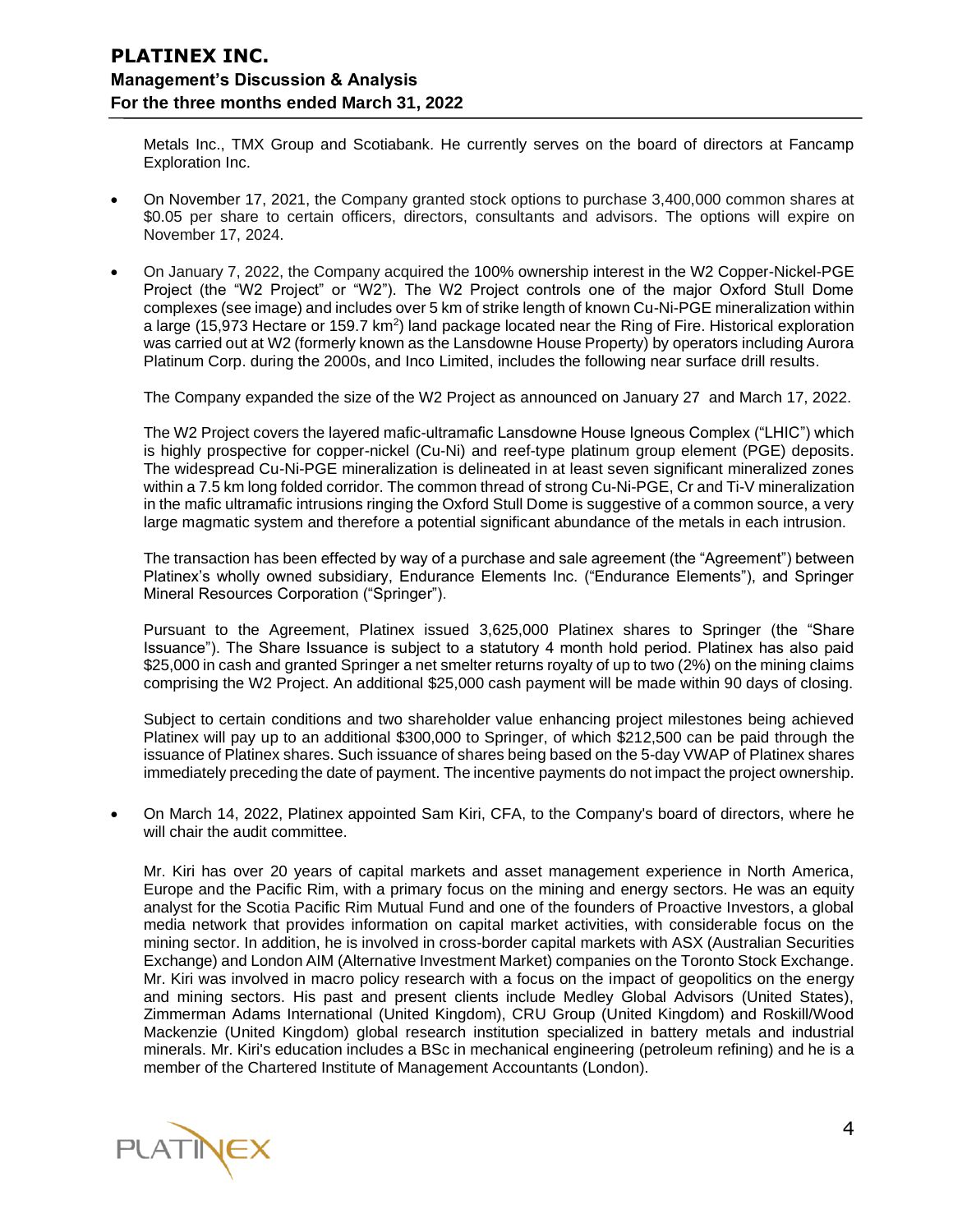• On March 22, 2022, Platinex acquired 63 mining claims adjoining its Shining Tree project through an agreement with Skead Holdings Ltd. The acquisition increases the Shining Tree property holdings from 21,847 hectares (53,985 acres) to 23,219 hectares (57,375 acres) and covers area in the central western portion of the project.

The new acquisition covers some of the down dip extension and a prominent spur fault associated with the Ridout-Tyrrell deformation zone (RTDZ). The RTDZ is a trans-crustal structure, along which several world-class gold deposits are spatially and genetically associated. On the Shining Tree property, the RTDZ has been identified as the likely source of highly anomalous gold indications in a provincially significant gold dispersion train.

• On April 5, 2022, Platinex closed a non-brokered private placement for gross proceeds of \$1,536,300. The company issued 16,060,000 units ("Unit") at a price of \$0.05 per unit. In addition, the Company issued 12,221,667 flow through units ("FT Unit") at a price of \$0.06 per unit.

Each Unit and FT Unit consists of one common share and one-half of a common share purchase warrant. Each full warrant is exercisable into a common share at an exercise price of \$0.07 for a period of 36 months from the closing of the offering.

The Company will use the proceeds of the offering to incur Canadian Exploration Expenses on its exploration properties in Ontario including W2 copper-nickel-PGE project in the Ring of Fire and the Shining Tree gold project in the Abitibi and for general corporate purposes.

- On May 4, 2022 Platinex closed the second and final tranche of the non-brokered private placement previously announced on April 5, 2022, for gross proceeds of \$1.93-million. The final tranche consisted of 3,294,000 units at a price of \$0.05 per unit, and 3,800,000 flow-through units at a price of \$0.06 per unit. The financing was completed by mainly new investors of the Company.
- On May 10, 2022 Platinex acquired additional mining claims adjacent to the W2 copper-nickel-platinum group element project in the Ring of Fire in Ontario, Canada. The new claims combined with the existing claims cover an eight-to-10-kilometre-long, northeast-trending magnetic high and include the area of a titanium-vanadium (Ti-V) discovery made by Aurora Platinum Corp. in 2001.
- The discovery drill hole LH01-10 bored in the Bartman Lake North magnetic high (BNMH) intersected multiple intercepts of disseminated to massive titano-magnetite mineralization hosted within dioriteleucogabbro-anorthosite-gabbro-magnetite cumulate sequences. The three intercepts of semi-massive to massive titano-magnetite mineralization returned near-economic grades of vanadium and titanium oxides (Mazur and Osmani, 2002):
- 0.34 per cent V2O5 and 0.5 per cent TiO2 over 13.5 metres (126 m to 139.5 m);
- 0.4 per cent V2O5 and 0.42 per cent TiO2 over six m (144 m to 150 m);
- 0.081 per cent V2O5 and 0.27 per cent TiO2 over three m (175 m to 178 m).
- These results were obtained from 19 core samples analyzed by the inductively coupled plasma partial acid-digestion method. When eight randomly selected samples from all three intercepts were reanalyzed by the near-total digestion method to determine the true oxide values of these elements, all samples yielded significantly higher values (up to 8.2 per cent TiO2 and 0.81 per cent V2O5) than those determined earlier. These values are comparable with vanadium deposits mined at average grades ranging from 0.47 per cent to 1.4 per cent V2O5 in the Bushveld complex (South Africa) and at the Windimurra mine (Australia).

In May 2022, the Company exercised its option to extend the promissory note for another six months with the payment of a 2% renewal fee.

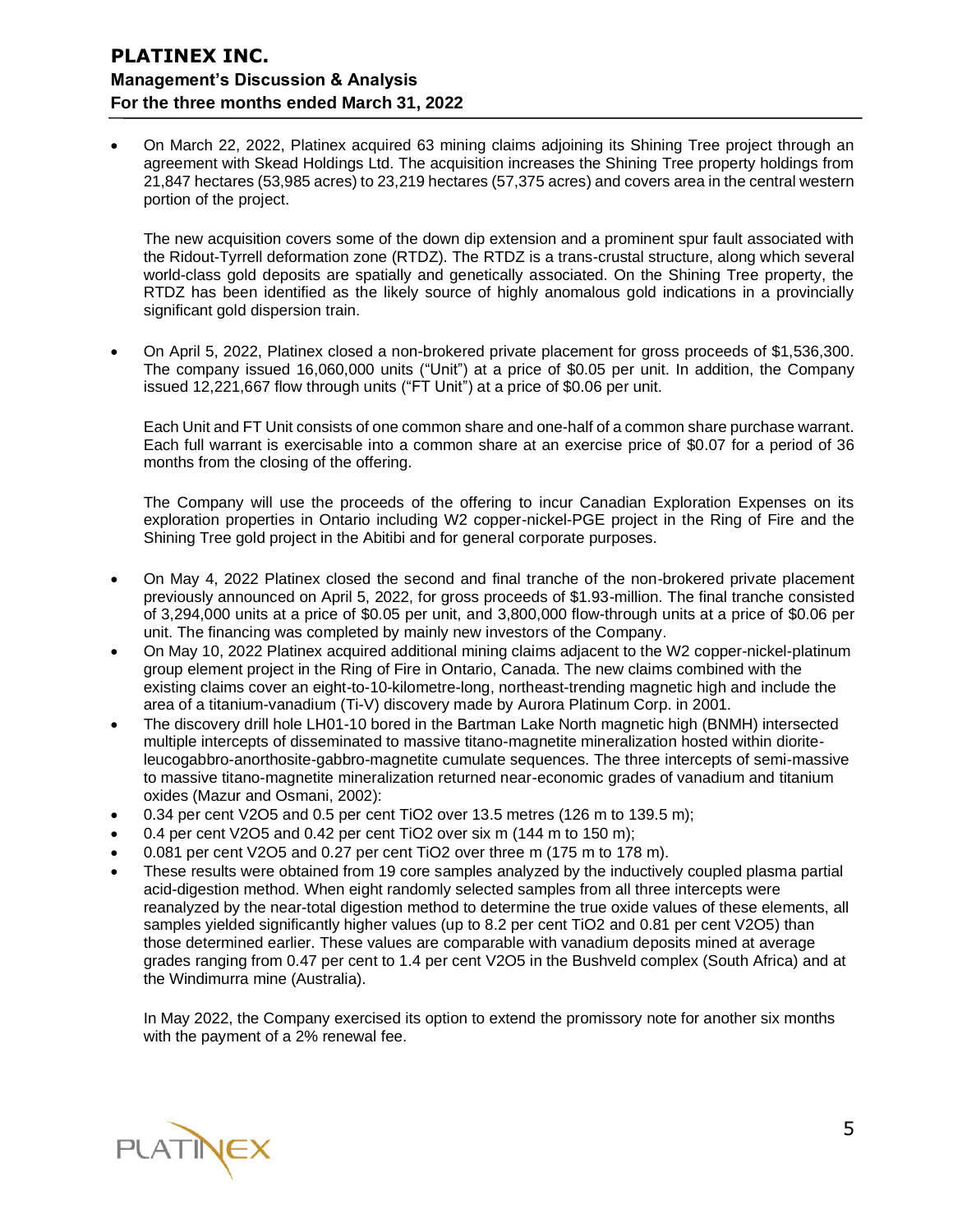## **Properties**

### The **Shining Tree Gold Property** is described below:

The Company maintains an interest in two properties.. The property requires assessment work to keep it in good standing. Work may involve airborne geophysical surveys, ground geological, geophysical, and geochemical surveys with line-cutting and drilling.



### **a)** Property Acquisition and Background

The total area of the property now stands at 21,806 Ha or 53,883 ac.

In 2011, the Company vested an option agreement with Skead Holdings Ltd., with respect to 139 claim units (5,680 acres or 2,299 ha), situated in Churchill, MacMurchy and Asquith Townships in Ontario (the "Shining Tree Property"). The Company now holds a 100% interest in the claims subject to a 3% NSR and advance royalty payments of \$10,000 per year commencing in April 2019.

Platinex may eliminate the requirement for future advance royalty payments by making a one-time advance royalty payment of \$100,000. Two thirds of the 3% NSR may be reduced by staged payments totaling \$1.75 million. If Skead Holdings Ltd. wishes to sell the residual royalty interest the Company retains a right of first

**PLATINEX**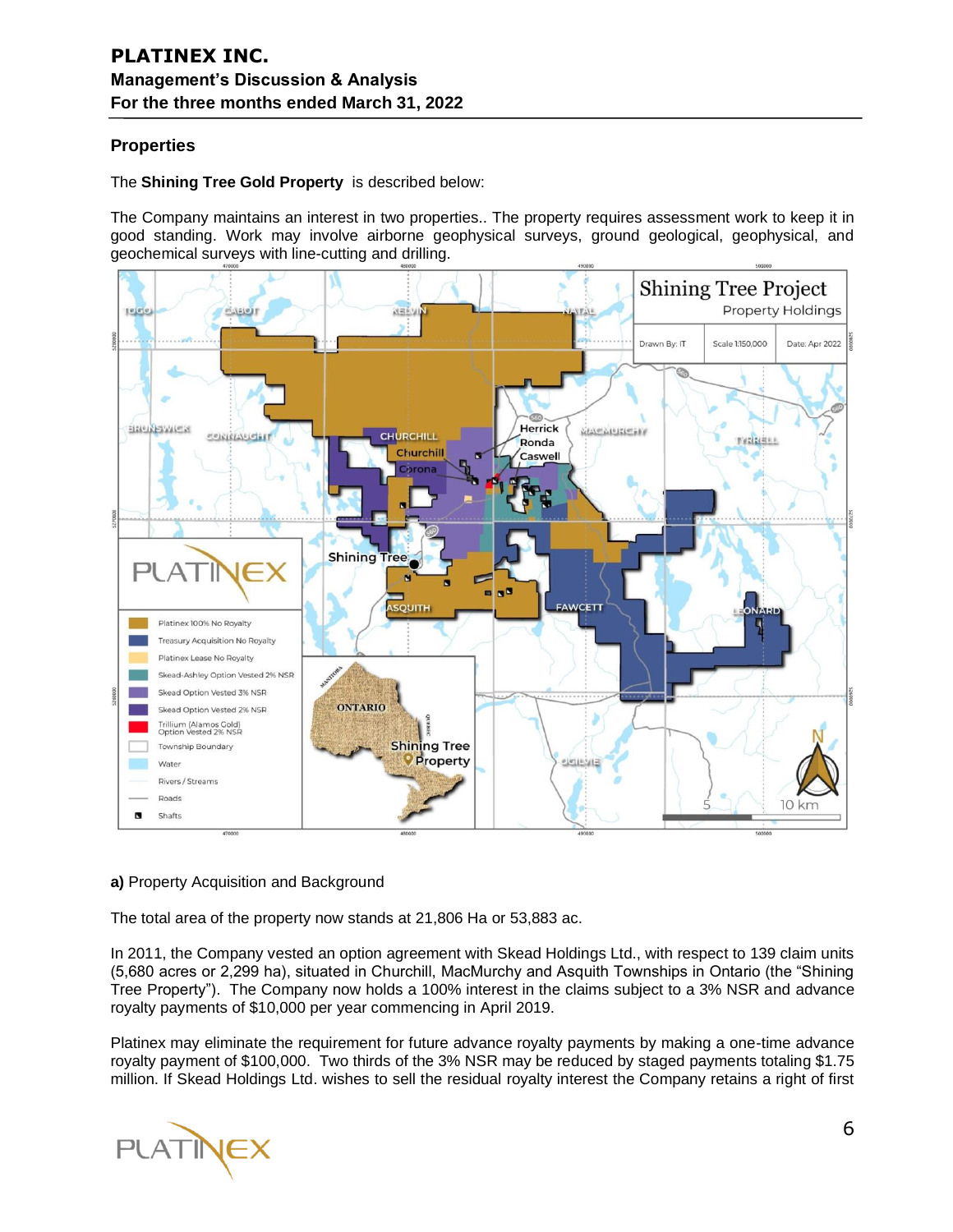refusal to purchase the NSR. On May 10, 2012, the Company acquired a lease (40 acres, 16 ha) from Gary John McBride for 200,000 shares of the Company. The lease is central to the Shining Tree property.

Between August 2016 and December 31, 2020 (as described in detail in Management's Discussion & Analysis For the Year Ended December 31, 2020) Platinex entered into and subsequently vested an option agreement with Skead Holdings Ltd. and Ashley Gold Mines Limited (together "Skead-Ashley") and also purchased and staked claims contiguous with the original Shining Tree Gold Property in Churchill, MacMurchy, Asquith, Connaught, Kelvin, Fawcett, Cabot and Natal Townships in Ontario. The Skead Ashley agreement involves 60 claim units in Churchill, MacMurchy and Asquith Townships which are subject to a 2% NSR.

The property acquisition has encircled the former producing Ronda Gold Mine and includes the southern half of the workings enhancing the Shining Tree Property's exposure to the intersection of a major east-west gold bearing structure, the Ridout-Tyrrell Deformation Zone and a north-south fault.

A NI 43-101 technical report dated June 8, 2018 prepared by Hrayr Agnerian covers the expanded property and was filed on SEDAR.

On March 25, 2019, Platinex amended its Option Agreement with Skead-Ashley to segment claim L4212960 which is held 50% by Skead-Ashley, from the remainder of the optioned property which is held as to 100% by Skead-Ashley.

Giving consideration to the above changes Platinex held some 860 cells and partial cells comprising 15,229 ha or 37,616 acres.

On July 15, 2020, the Company and Treasury Metals Inc. ("Treasury") entered into an agreement between the two companies (the "Transaction"):

- a) Treasury will transfer a 100% interest in its 280 claim unit 5,045 Ha. (12,466 ac.) Shining Tree Fawcett East property (the "Shining Tree East Property") to Platinex, to create the largest combined gold focused property package in the Shining Tree District, Northern Ontario (the "Shining Tree Property"). The Shining Tree Property is located on 21km of the Ridout-Tyrrell Deformation Zone which also hosts IAMGOLD's Côté Lake gold deposit and Caldas Gold's Juby deposit;
- b) Treasury will transfer to Platinex royalties comprising three Ontario and Chile based exploration projects covering gold, PGM's and base metal opportunities (the "Royalties") to enhance Platinex's existing royalty portfolio;
- c) In consideration for acquiring the Shining Tree East Property and the Royalties, Platinex will issue to Treasury 12,500,000 common shares ("Consideration Shares") of Platinex and 5,000,000 non-transferable common share purchase warrants ("Consideration Warrants") of Platinex. Each Consideration Warrant will be exercisable at a price of \$0.05 per share for a period of twenty four months from the date of issuance. Treasury shall not exercise the Consideration Warrants if such exercise would result in Treasury owning 20% or more of the issued and outstanding Platinex Shares. However, Treasury is committed to exercising 3,000,000 of the consideration warrants on or before September 1, 2020;
- d) If Treasury exercises the Consideration Warrants on or before September 1, 2020, it will receive an additional non-transferable common share purchase warrant (a "Secondary Warrant") for each Consideration Warrant exercised. Each Secondary Warrant entitles the holder to purchase one common share of Platinex at a price of \$0.20 per share for a period of 24 months from the date of the closing of the Acquisition. The Secondary Warrants provide that Treasury shall not exercise the Secondary Warrants if such exercise would result in it owning 20% or more of the issued and outstanding common shares of Platinex;
- e) Treasury will contribute operational efficiencies between the two companies with a view to provide effective management going forward to advance the Shining Tree Property;
- f) Treasury will undertake to support Platinex's management for a two-year period in shareholder votes;

PLATINEX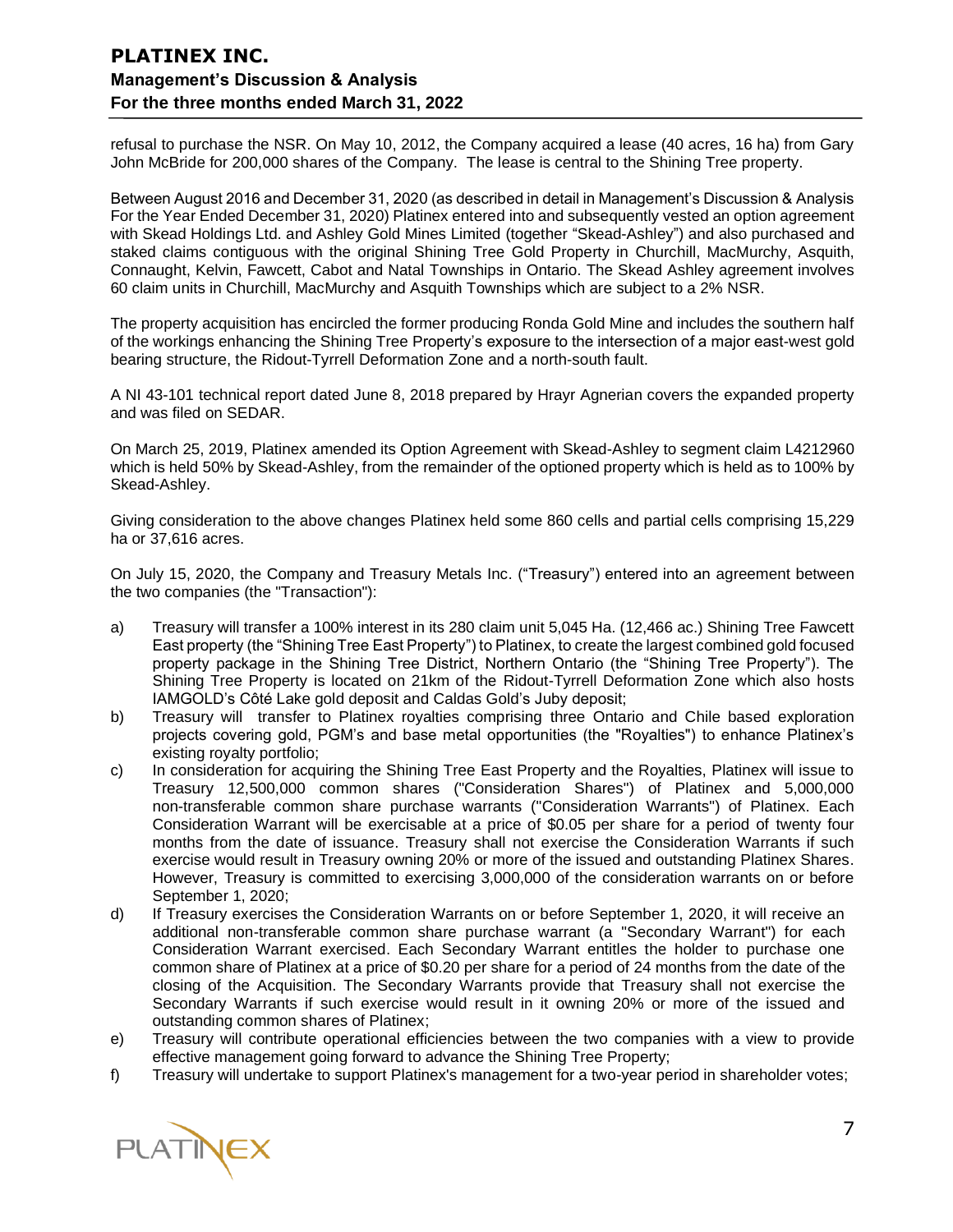- g) Platinex will grant Treasury a first right of refusal to participate in further financings of Platinex shares for a period of two years to maintain its percentage interest;
- h) Treasury will have the right to appoint a nominee to the board of directors of Platinex; and
- i) Giving consideration to the combined property areas and adjustments to area created due to expansion of boundary cells as a result of the new Mining Act in the province the total area of the property stood at 21,720 Ha or 53,648 ac.

#### **b) Herrick Deposit**

There are 21 known gold prospects on the property which have been explored underground. One such prospect is the Herrick Gold Mine. The Herrick deposit was discovered in 1918 and subsequently was developed by a 94 m shaft with 345 m of lateral development on two veins. In 1989 Unocal Ltd. ("Unocal") evaluated the historic data and, based on that, stated a potential for the system to carry 5,716 tonnes per vertical metre at 7.2 g/t Au over a width of 1.8 m (400 ounces per vertical foot), Unocal carried out diamond drilling of 11 holes for 1,473m and collected 201 channel samples and 35 composite grab samples on the Herrick vein. In 1990 Fort Knox Gold Inc. followed this work with 45 further channel samples and confirmed the presence of gold mineralization over a 385m strike length, obtaining samples grading up to 56.5 g/t Au over 1.0 m.

Between 2009 and 2011, the Company has drilled 51 holes for 6,190m on the Herrick deposit. All except one of the holes returned gold values and the deposit has been tested along a 380m strike length and to 300m depth. It is open in all directions.

Based on recommendations obtained from an independent consultant a modest 16 hole, 1400m drill program could establish an initial small resource on the Herrick deposit as well as testing for possible extensions.

An Inversion study of available Down Hole IP data was recently completed revealing combined E-W chargeability and resistivity anomalies from 100m to 400m depths. This feature is orthogonal to the known deposit and underlies or is west of the drill hole collars.

#### **c) Gold and Multi-element Determinations in Glacial Till**

The Company has been conducting an ongoing till sampling program. Many of the samples contain pristine gold suggesting a nearby bedrock source. The Company views this result as the initial step in locating and identifying one or more major gold deposits.

Acquisition of a significant strike extent along the Ridout-Tyrrell Deformation Zone gives Platinex access to a very prospective source for the gold. This deformation zone remains largely underexplored.

Gold is known as the best pathfinder to gold, intuitively providing the most direct path to a significant discovery. Less direct indicators of gold including other geochemical, geophysical and geological expressions are less reliable indicators of gold in the ground. Not all major gold deposits in glaciated terrains provide evidence of their existence through gold dispersion trains. However, gold dispersion trains are always pathfinders to sources of gold in place and major gold dispersion trains are either associated with major gold deposits or multiple spatially concentrated gold deposits. This is the promise of the Shining Tree property.

The Company commenced a property wide till sampling program in 2020 and continued in 2021. During this segment of the till program 115 till samples were collected and were processed for gold-grain content by Overburden Drilling Management (ODM) of Nepean, Ontario, with one sample returning a high value of 207 gold grains, of which 116 grains are pristine and modified. More of the sampling in this campaign was done proximal to the Ridout Tyrrell Deformation Zone and many of those samples have high gold counts.

From all gold in till work on the Shining Tree property and published data nearby a total of 766 till samples have been collected of which 312 samples have returned counts equal to or greater than 10 grains, 105

PLATINE>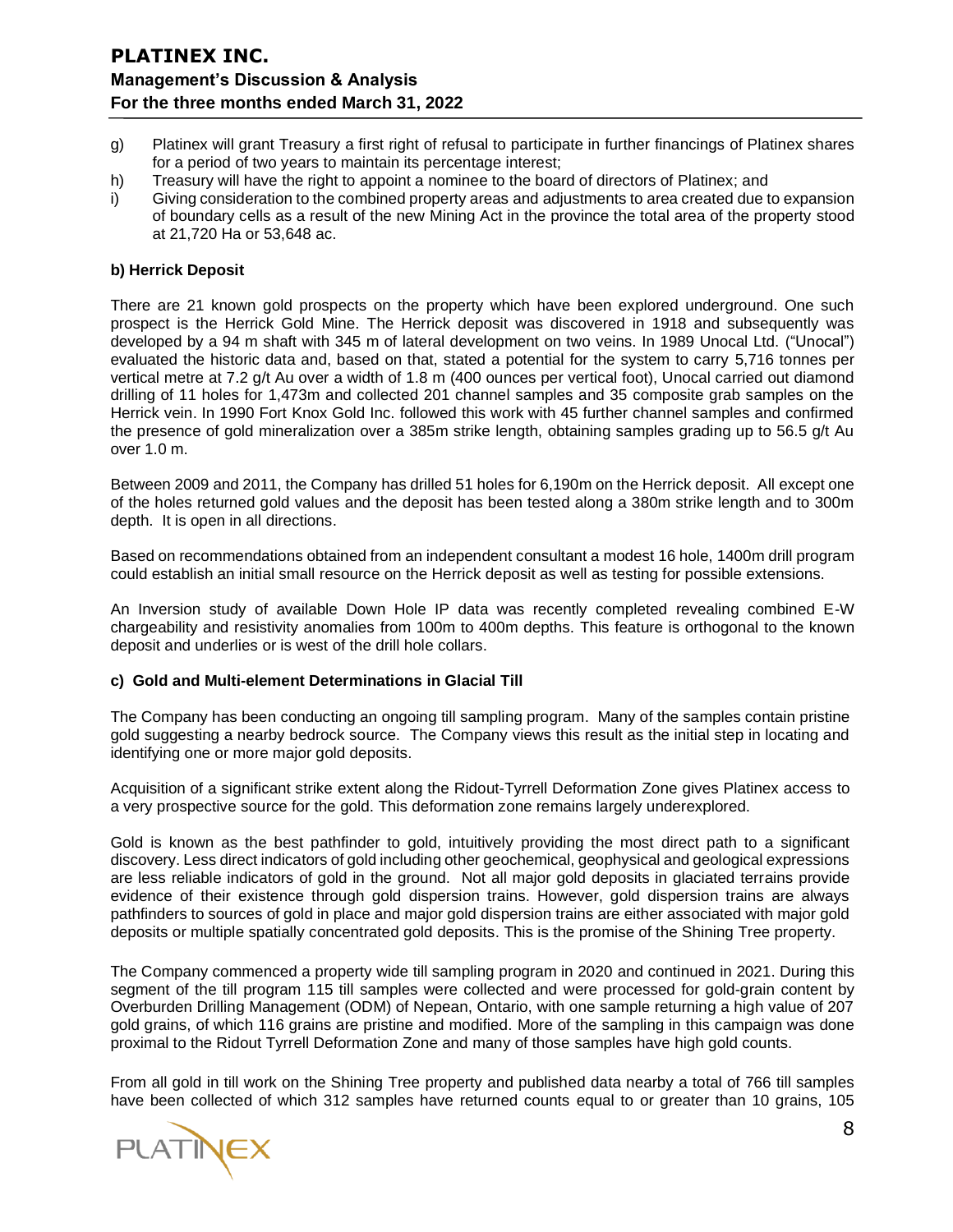samples equal to or greater than 25 grains, and 23 samples equal to or greater than 50 grains. This is an exceptionally successful program which is currently being analysed in order to identify gold targets along the Ridout Tyrrell Deformation Zone.

This till sampling is considered highly prospective since minimal exploration work has been conducted in this area before and its association with the deep-seated RTDZ structure.

Of the till samples collected on the property, 582 have been processed by screening part of the sample and creating a table concentrate of the high-density materials for the gold grain counts. The table concentrates are weighed and samples are assayed with results ranging from 0.005g/t Au to a high of 64.4g/t Au. The estimated gold from table concentrates accounts for approximately 10 to 20% of the gold in the till samples. The gold grain analyses are based on collection of gold grains greater than 63 microns in diameter. Gold grains which are smaller are inferred by higher gold assys than would be explained by the gold grain count.

A total of 620 glacial till samples within a 14 km long and 9 km wide, 90 km<sup>2</sup> gold dispersion train reveal significant gold grain counts and 397 gold in till fines analyses for gold indicating that one or more potential significant sources of gold were scraped by Wisconsinan glaciation. The average grade of the till samples derived from the gold in fines analyses is 11.79 parts per billion gold (equivalent to 0.01179 g/t Au) and is derived from samples from much of the gold dispersion area. From test pitting, by hand and with a backhoe to collect the till samples, the till ranges in depth from 0.5m to 1.75m and averages approximately 1.5m thick.

The fines portion from the gold in till samples have been analysed for multiple elements. In conjunction with other property wide data collection and synthesis approaches. This year a new perspective has taken shape. One unusual result that encouraged this analysis is that 5% or 31 samples contain up to 300 cinnabar grains (mercury sulphide). Apparently, cinnabar is very rare in Early Precambrian rocks. One known example of cinnabar with arsenic and antimony minerals in a gold deposit is at Hemlo. The samples containing cinnabar generally also have high total and pristine gold counts. Due to this association the mercury background was tested in samples taken in 2020 and 2021 along with arsenic and antimony. Strong correlations of high pristine and total gold grain counts with highly anomalous levels of barium, arsenic, antimony, molybdenum, and mercury were revealed. Less strong associations with high levels of zinc, copper, nickel, tungsten and sulphur are also evident. Many of these elements are known to occur in area gold deposits.

In a till many of the minerals containing the associated multi-elements break down quickly after erosion from source. Therefore, the strong correlations of such elements to high pristine gold counts is generally a good indicator of proximity to source of the pristine gold grains thus making this a very important interpretative tool.

Additional data has been collected from the till program over the years including bedrock sampling at the bottom of the holes, pebble and cobble identification. Further analysis is now being commenced to use the bedrock samples plus pebble and cobble determination to aid in production of geological maps of the property. Further the geochemical analyses is now to be used to contour trends on the property and further identify priority areas for exploration. This will be supplemented with additional geochemical exploration.

The gold in till data will be used to model potential sources to develop drill hole targets.

#### **d) Additional Work Completed in 2020-21**

The exploration program will focus on the under-explored 21 kilometres of the Ridout-Tyrrell deformation zone, 12 additional km of parallel structures and associated syenite intrusives. This major deformation zone trends as far west as Borden Lake, through the area of IAMGOLD's Cote Gold deposit, directly through the Platinex Shining Tree Property and on to Caldas Gold's gold project which includes the Juby deposit. The gold in till work described above which will target gold occurrences along the Ridout-Tyrrell deformation zone is being supplemented by airborne magnetometer data synthesis and magnetic inversion studies, The data acquisition and processing phases of the LIDAR survey have been completed. A stripping and channel

**PLATINEX**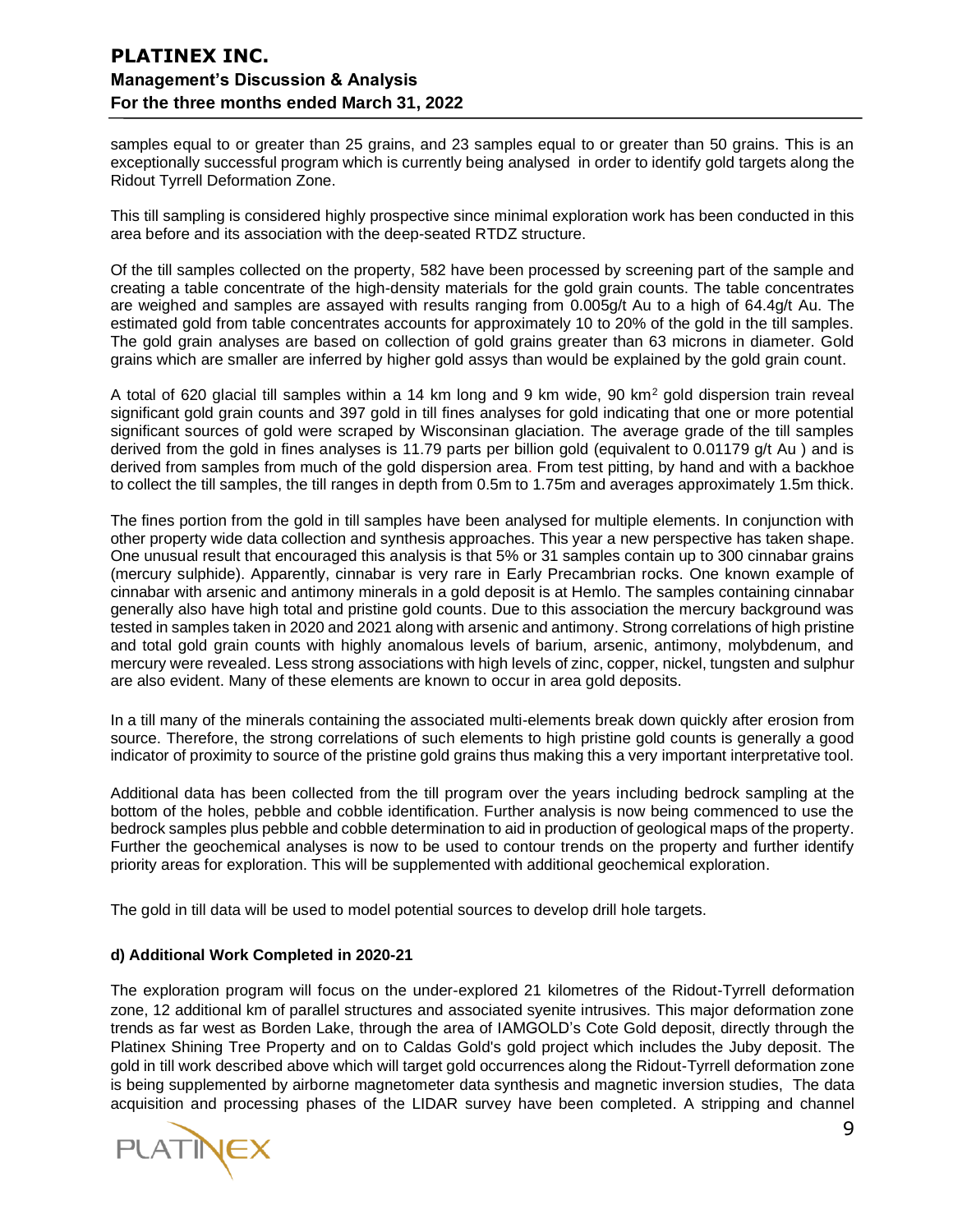sampling program on the Caswell prospect was conducted in the fall and winter of 2020 with results from 552 channel samples reported recently. A drilling program commenced in April was completed in June. Most of this initial part of the drilling was focused on the Caswell east area The highlight of the Caswell east area was the drilling of the Vein 109 area. Holes WP11-01, WP21-11 and WP21-12 intersected the zone with widths ranging from 10.95 to 17.37m with anomalous results and a high assay of 18.75g/t over 0.5m. There are several old trenches with historic noted vg on strike.

The last drill hole targeted a strong IP anomaly believed to be associated with the Ridout-Tyrrell Deformation Zone. A 14.9m zone believed to be the RTDZ returned 0.03g/t Au and associated accessory mineralization containing up to 186 parts per million ("ppm") zinc, 353 ppm arsenic, 239ppm barium, 9.2 ppm antimony,116 ppm copper, 573 parts per billion ("ppb") mercury, 68.6 ppm molybdenum and 16 ppm tungsten. The association of anomalous levels of zinc, arsenic, barium, antimony, copper, mercury, molybdenum and tungsten with gold from the within the RTDZ may well form a fingerprint for this type of mineralization. Indeed, this same association with much higher anomalous multi-element results was noted in the fine portion of many of the highly anomalous gold in till samples (see press release dated September 27, 2021).

Fifty seven line Km of line cutting were completed in April to cover the Caswell Churchill, Ronda and Herrick Mine sites. Twenty eight and a half line km of IP were conducted outlining 23 chargeability anomalies 15 of which are high priority. These have been followed up with prospecting and soil sampling.

In addition to the above work the field component of a property wide LIDAR survey was recently completed and that is being reviewed for the detailed data that will provide. To accompany the LIDAR a property wide synthesis of all of the magnetic data was conducted to enhance the structural interpretation of the property.

The geochemical interpretations from fines analyses of the gold in till are leading to isolation of zones where associations with mercury, arsenic, antimony and molybdenum and gold are proximal to certain faults associated with the Ridout-Tyrrell Deformation Zone on the property. Such target areas are to be further investigated with prospecting, geological mapping, soil geochemistry and IP before identifying drill targets. Recent research in the Shining Tree-Swayze area has drawn attention to the importance of As, Sb, Mo, Ba and Hg in local gold deposits and concludes that these elements complex gold into richer deposits, and very fine gold is associated with orogenic gold deposits. Given the conclusions of this research it has become very important to:

- 1. Focus on these gold associated elements in the till studies and follow-up soil geochemistry.
- 2. Further analysis will determine the comparative provenances of fine and course gold in till.

Initial work on soil sampling in 2021 resulted in collection of 331 samples coincident with projections of the RTDZ and IP anomalies. In particular a zone 1,100m long coincident with the RTDZ interpreted location, west of the Herrick deposit, is characterized by anomalous gold, antimony, arsenic, barium, mercury and molybdenum. The 3D magnetic inversion has now been completed in the central portion of the property. The results are displayed on the Home page of the website in a video format showing the special relationships between the deep structures, existing IP anomalies, gold in till anomalies multi-element analyses and any other relevant features. Several large and high magnetic susceptibility bodies present as targets for follow up exploration including:

- 1. A trachyte, which attaches to a deep-seated magnetic anomaly, correlates with an E-W Down Hole IP inversion anomaly and a 39.3m well mineralized and altered section of trachyte in hole HU-89-8. Correlating with the trachyte and the projected RTDZ just to the west of the drill hole and DHIP anomaly, an 1,100m cluster of anomalous soil geochemical values for Au, As, Sb, Ba, Hg and Mo has been outlined on a preliminary basis.
- 2. A magnetic body correlates with a widespread area of high gold in till values and abundant levels of mercury, zinc, molybdenum, barium, arsenic, antimony, copper and tungsten in the gold in till fines. The magnetic susceptibility anomaly broadens significantly at depth. This area is also centred on a gravity high.

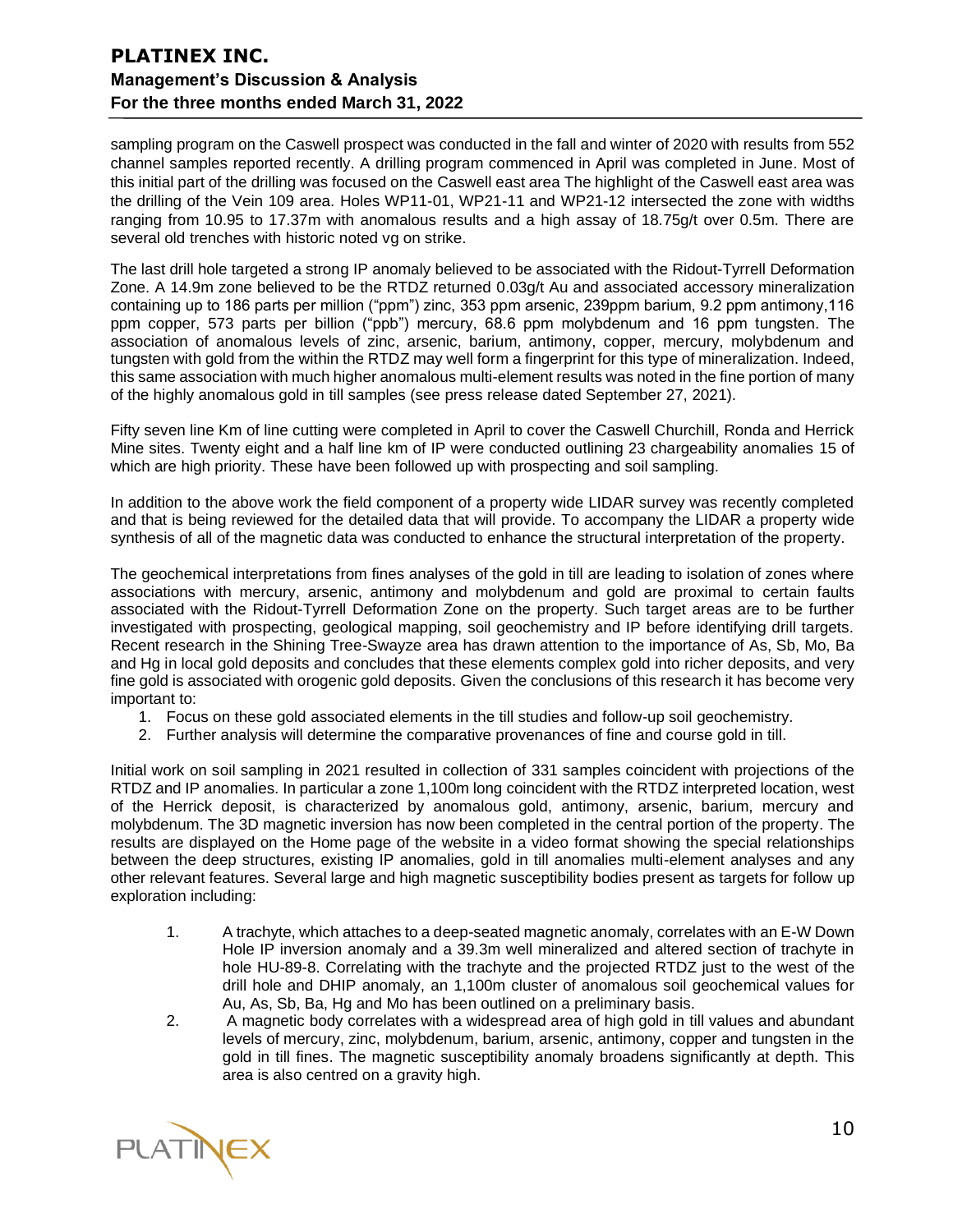- 3. Initial indications are that portions of the Ridout Tyrrell Deformation Zone and a related parallel structure form deep seated magnetic features.
- 4. A large gold in till anomaly is near a strong IP anomaly which correlated with the margin of a very strong and deep-seated magnetic susceptibility anomaly.

Interpretation of Ridout Tyrrell Deformation Zone (RTDZ) based on the mapping of geological features, has been done property wide revealing a 21km length and two possible related faults one parallel to the RTDZ and the other a spur fault intersecting the Herrick Mine veins. These two features would provide an additional 12 km of high potential target area for a total of 33km of prospective geological structures.

During 2020 and continuing this year a program was commenced to upgrade technical computing capacity with upgrades to computer platforms and GIS platforms. This is being used to bring data together from diverse and in some cases antiquated software to better communicate with the geotechnical and other persons in the organization.

### **e) Highlights for the Potential of the Shining Tree Property**

The more salient aspects of the Shining Tree Property's (the "Property") potential include:

- 1. Mining camp scale property which de-risks chances of exploration failure. Shining Tree is a virtually pristine property from a modern exploration viewpoint sited in the prolific Abitibi greenstone belt which is the most prolific mining belt in the world.
- 2. Anomalous gold in till and soil geochemical results need to be followed up and expanded upon.
- 3. Presence of a major gold bearing deformation zone (Ridout-Tyrrell Deformation Zone) over a 21 km strike length which has not been a focus of prospecting or exploration in the past.
- 4. Proximity to a gold porphyry (Cote Gold) which is older than other known gold deposits in the Abitibi, and its provenance and possible repetition are yet to be determined.
- 5. Presence of many gold prospects and deposits with limited modern exploration.
- 6. Existence of at least two persistent types of gold association. (gold-arsenic and gold-telluride association). These are signature features prominent in major gold camps such as Kirkland Lake and Red Lake.
- 7. Continuity of gold mineralization hole to hole as at the Herrick deposit has positive size implications. If the gold grades found in near surface sampling repeats and improves with depth there may be potential to find a deposit like the West Timmins Mine.
- 8. Proximity along east west structures of two significant scale gold deposits (Cote Gold (more than 10.2 million ounces Au measured and indicated resources) (Source IAMGOLD news release dated February 18, 2020 and the Juby 0.773 million ounces of gold in the Indicated Resource category and 1.488 million ounces of gold in the Inferred Resource category (Source Technical report filed by Caldas Gold dated October 5, 2020)).
- 9. A spatial association of gold with arsenic, antimony, barium, mercury and molybdenum in till with the Ridout Tyrrell Deformation Zone has been established. Also these gold-associated elements are now recognized as having a role as pathfinders to enriched gold deposits.
- 10. The development of a mill at Cote Gold will bring milling capacity and mining infrastructure closer to Shining Tree and increase the intrinsic value and potential of the Property.
- 11. The bulk of the property is 100% owned by Platinex with no underlying royalties. A small portion of this is subject to a 3%NSR and \$10,000 annual advance royalty payments. The remaining portion of the Property is subject to an option agreement with favourable terms. Platinex has vested this option agreement.
- 12. There is a team of prospector-vendors and consulting geologists very knowledgeable about the Property and the belt and who have collaborated to build up this opportunity and remain as a resource.

### **f) Memorandum of Understanding**

PLATINEX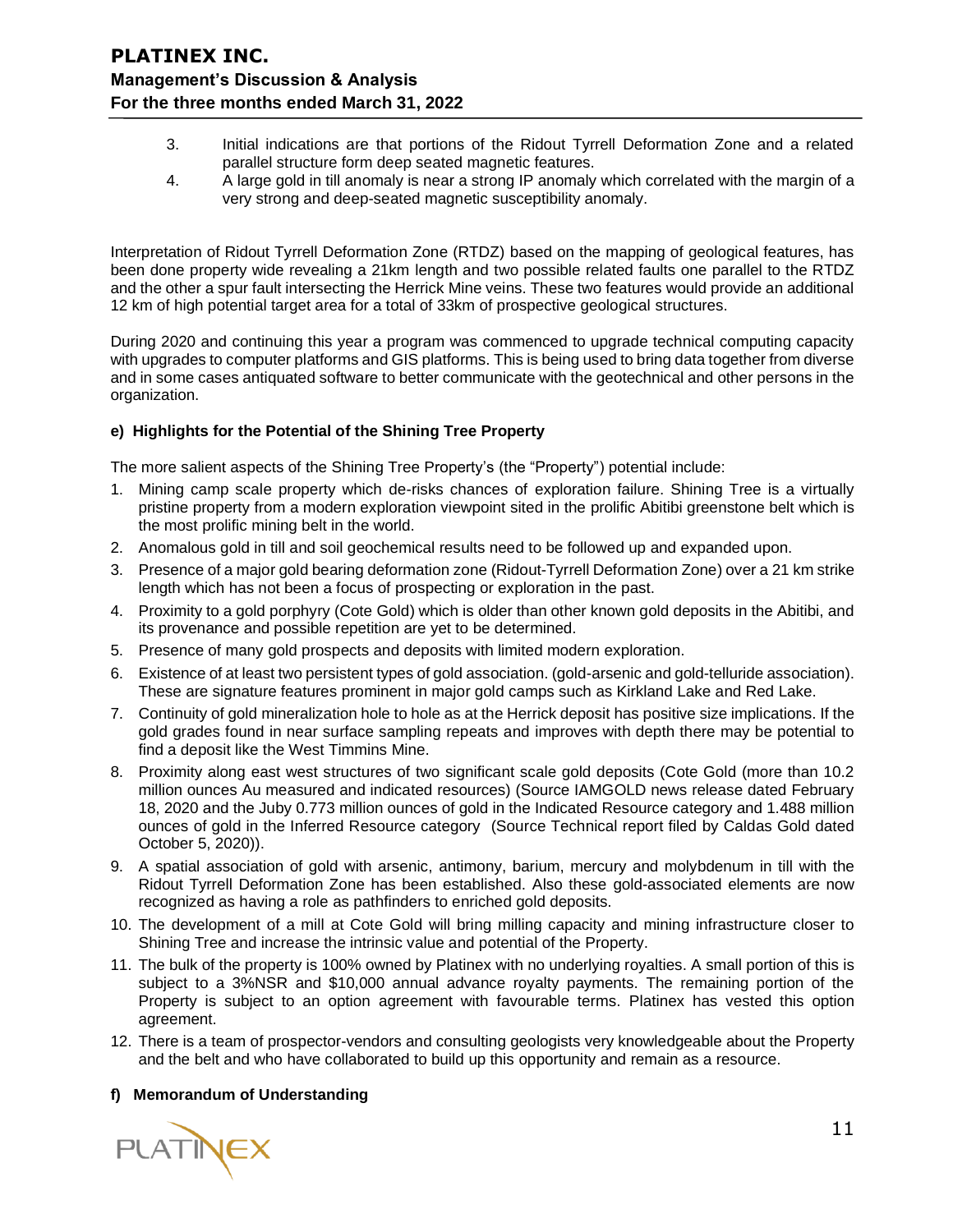In October 2017, the 2009 exploration agreement with Mattagami and Matachewan First Nations was amended to include the additional claim units to the Shining Tree Property. A revised mineral exploration plan under the New Ontario Mining Act was submitted in 2017 and came into effect in February 2018. A 3 year exploration permit was approved in February 2018. Platinex issued 100,000 common shares of the Company to Mattagami First Nation in consideration of assistance they provided in facilitating the permitting process during exploration and the receipt of a written report identifying traditional knowledge and activities in reference to the Shining Tree Property. In March 2021, the agreements were amended to include additional properties. Exploration Plans and Permits were approved in March 2021 on a portion of the property. This process is to be implemented progressively on the remainder of the property. Additional permits and plans are to be filed shortly.

#### **W2 Project:**

The Company also owns a 100% ownership interest in the W2 Project which controls one of the major Oxford Stull Dome complexes located near the Ring of Fire in northern Ontario. The W2 Project includes over 5 km of strike length of known Cu-Ni-PGE mineralization within a large (15,973 Hectare or 159.7 km<sup>2</sup>) land package.

- Approximately \$5M in historic exploration expenditures including 8,772 metres of drilling
- Helicopter-borne electromagnetic and magnetometer surveys carried out by Aurora Platinum Corp. (VTEM, 2006) and Temex Resources Corp. (AeroTEM II, 2008). Numerous attractive targets require further evaluation and drill testing
- Early drilling efforts assayed for PGEs sparingly. Assaying for anticipated PGE accessories such as rhodium, osmium, iridium and ruthenium has not been completed. This may represent an opportunity to enhance the value of the known mineralization
- The Oxford Stull Dome hosts several large-scale, Cu-Ni PGE rich intrusive complexes including:
	- o Lansdowne House Igneous Complex (LHIC)
	- $\circ$  the Big Trout Lake Layered Intrusive Complex (wherein Platinex owns a 2.5% Net Smelter Royalty), and
	- o the Ring of Fire Intrusive Complex
- The W2 Project is transected by a major transcrustal structure, the Stull-Wunnummin Fault Zone (SWFZ), which extends easterly for 600+ km from Gods Lake in Manitoba through Big Trout Lake-LHIC to the Ring of Fire in Ontario and hosts several gold deposits/prospects including Yamana Gold's Monument Bay/Twin Lakes Deposit in Manitoba and Northern Superior's TPK gold prospect (25.87 g/t Au over 13.5 m), located just west of W2

See claim and area map below.

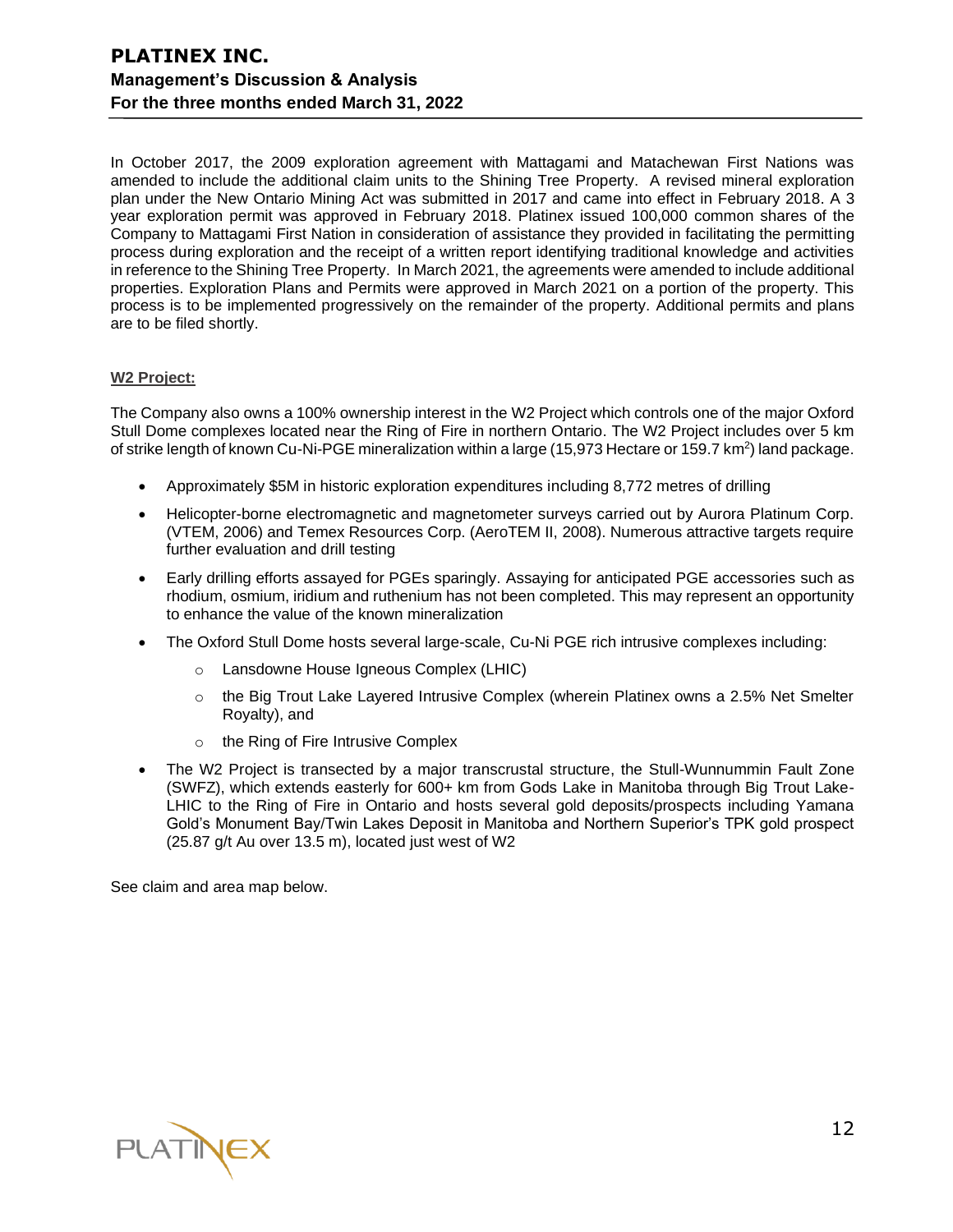

The W2 Project is underlain by Archean supracrustal rocks including clastic and chemical metasediments, metavolcanic rocks, and felsic to intermediate plutonic rocks both older than and younger than the supracrustal sequence. This package was intruded by a series of apparently comagmatic intrusions of the Lansdowne House Igneous Complex (LHIC) with compositions ranging from dunite through peridotite and pyroxenite to a series of gabbroic rocks. The gabbroic series includes a wide range of textural and modal subtypes, notably including abundant igneous breccias comprising clasts of the intrusive suite in a gabbroic to pyroxenitic igneous matrix.

Overall the system shows strong parallels with the nearby Ring of Fire Intrusive Suite (ROFIS), with which it may well be coeval. Similar to the ROFIS, at the LHIC there is an ultramafic body within an area spanning 7 x 4 km, associated with a similar volume of gabbroic rocks, and there is a nearby ferrodioritic to ferrogabbroic intrusion hosting massive magnetite layers. The most primitive rocks on the W2 property are dunites with LREE-depleted trace element distributions indicative of their derivation from depleted mantle, like the ROFIS. It is most likely that the parental magma of the LHIC was, like that at the ROFIS, a common Munro-type komatiite of the type that was very widespread in the Archean. These magmas are associated with much of the world's deposits of Cr, Ni, Cu, and PGE. The occurrence of other rocks in the LHIC with more fractionated LREE-rich trace element signatures could result either from their origins as arc magmas distinct from the LHIC, or from the contamination of LHIC magmas by assimilation of arc-derived crustal rocks during its emplacement and evolution. That process of contamination may have driven the LHIC magma to become saturated with immiscible sulfide liquid that collected to form the sulfide mineralization seen on the W2 property.

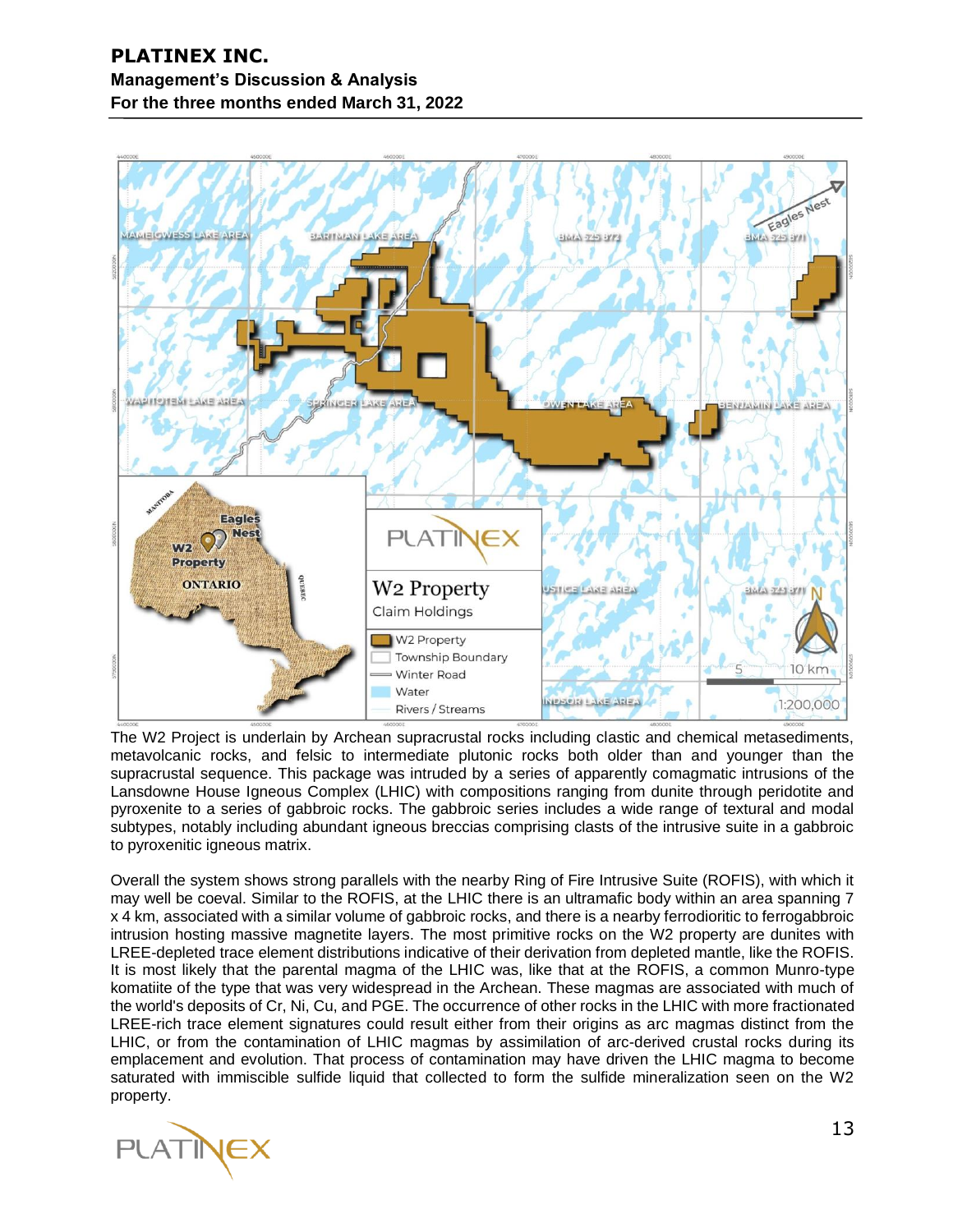Next steps for W2 Project:

- 1. Completion of exploration permit
- 2. Complete data review including GIS compilation and NI 43-101 report
- 3. Initial field work including soil sampling, prospecting, detailed ground geophysics and drill target selections in the Spring/Summer
- 4. 5,000m drill program in two phases subject to funding and results of step 1-3.

The information presented in this MD&A has been reviewed and approved by James R. Trusler, P.Eng., Chairman of Platinex and the qualified person for exploration at the W2 project, as defined by National Instrument 43-101, Standards for Disclosure for Mineral Projects. The disclosure contained in this MD&A and news releases, including historical exploration results, is based on a NI 43-101 report: 2002, 'Lansdowne House Property, Bartman Lake Area, Northwestern Ontario' for Aurora Platinum Corp. by Richard J. Mazur, P.Geo. And Ike A. Osmani, M.Sc., FGAC, P.Geo, Greenstone Consulting, Sudbury, ON.

Recovery of amounts reported for mineral properties and related deferred expenditures is dependent upon the existence of economically recoverable reserves, confirmation of the Company's interest in the underlying mineral claims, the ability of the Company to obtain necessary financing to conduct exploration and the ability of the Company to recover value for its properties and/or upon future profitable production.

The business of mining and exploring for minerals involves a high degree of risk and there can be no assurance that current exploration programs will result in profitable mining operations. Recoverability of the carrying value of exploration properties and the Company's continued existence are dependent upon the preservation of its interest in the underlying properties, the discovery of economically recoverable reserves and the development and/or sale of such properties at a profit.

The Company has limited financial resources and negative operating cash flow. Until profitable production can be reached, the Company is dependent on debt or equity financings and/or the sale, lease or farm-out of exploration and evaluation assets to provide the funds necessary for the Company's operating and capital expenditures. Although the Company has been successful in the past in obtaining requisite funding, there can be no assurance that additional funding in amounts and on terms satisfactory to the Company will be available on a timely basis to fund the further exploration and development of its properties, to fulfill its obligations under applicable agreements. Failure to obtain such funding has resulted in delays and could result in the delay or indefinite postponement of further exploration and development of the Company's properties and in the possible dilution or loss of interests in such properties. If the Company raises additional funding through the issue of equity securities, such financings may dilute the holdings of the Company's existing shareholders.

Although the Company has taken steps to verify title to the properties on which it is conducting exploration and in which it has an interest, in accordance with industry standards for the current stage of development of such properties these procedures do not guarantee the Company's title. Property title may be subject to government licensing requirements or regulations, unregistered prior agreements, unregistered claims, aboriginal claims, breakdown in law and order, arbitrary and punitive actions of governments and their failure to comply with their own laws and regulations.

In order to sustain its operations, the Company requires additional funds to discharge its liabilities, conduct work programs and meet overhead expenses. The Company continues to seek capital through various means including farm-out / joint venture partnerships and the issuance of equity or debt.

#### **Selected Quarterly Information**

The following table sets out financial performance highlights for the last eight fiscal quarters.

**PLATINEX**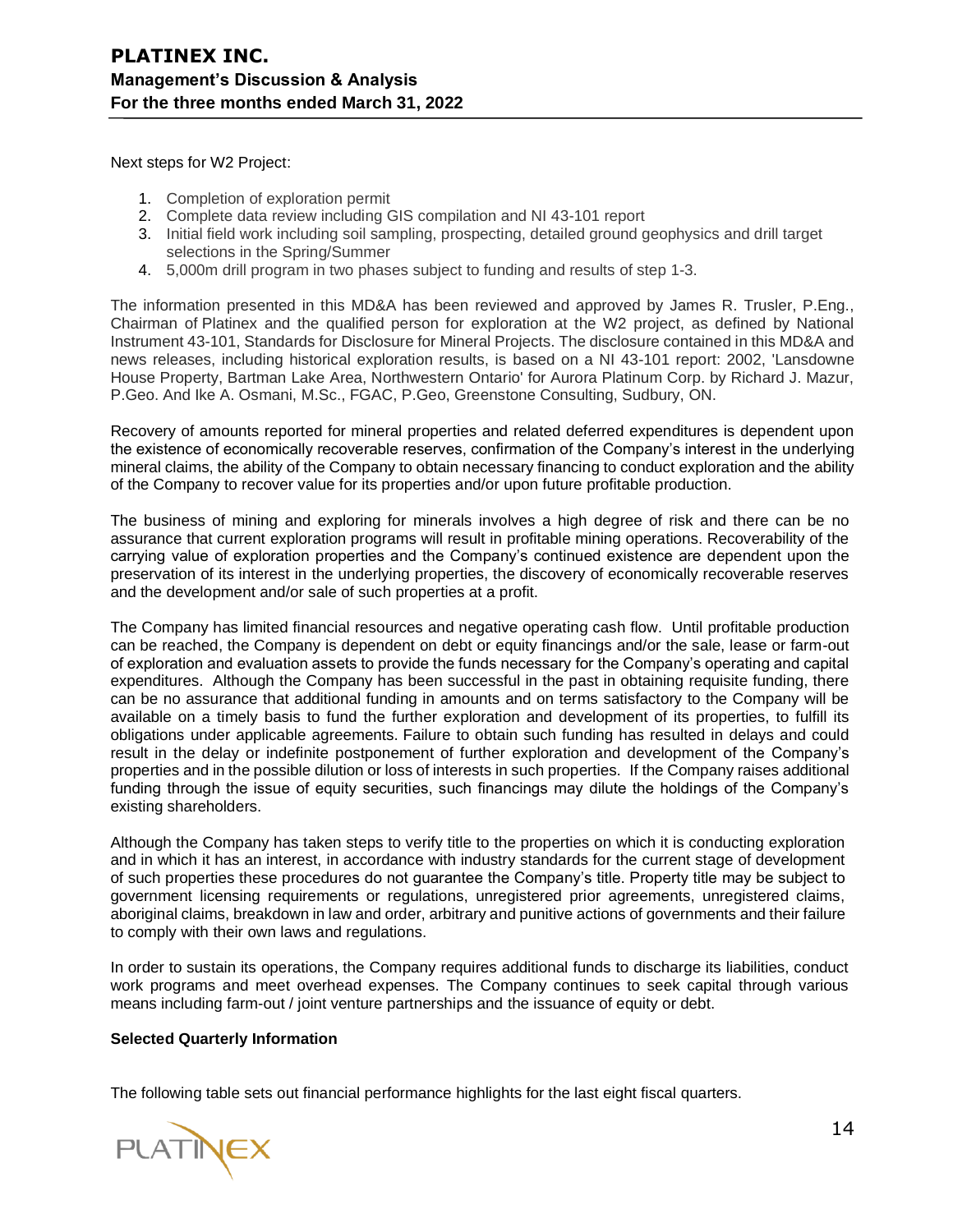|                                                | 31-Mar<br>\$        | 31-Dec<br>\$        | 30-Sep<br>\$        | 30-Jun<br>\$        | 31-Mar<br>\$        | 20-Dec<br>\$        | 20-Sep<br>\$        | 20-Jun<br>\$      |
|------------------------------------------------|---------------------|---------------------|---------------------|---------------------|---------------------|---------------------|---------------------|-------------------|
| Expenses                                       | 188,888             | 442,425             | 99,805              | 279,290             | 386,135             | 161,701             | 463,157             | 98,021            |
| Net loss                                       | 188,888             | 442,425             | 99,805              | 279,290             | 386,135             | 161,701             | 463,157             | 98,021            |
| Loss per share<br>basic                        | 0.0009              | 0.0027              | 0.0006              | 0.0017              | 0.0024              | 0.0016              | 0.0036              | 0.0009            |
| Financial<br>Position                          | 31-Dec<br>\$        | 31-Dec<br>\$        | 30-Sep<br>\$        | $30 - Jun$<br>\$    | 31-Mar<br>\$        | 20-Dec<br>\$        | 20-Sep<br>\$        | $20 - Jun$<br>\$  |
| Total assets<br>Total long-term<br>Liabilities | 2,955,355<br>40,000 | 2,392,125<br>40,000 | 2,338,786<br>40,000 | 2,289,556<br>40,000 | 2,476,979<br>40,000 | 2,683,029<br>40,000 | 2,113,617<br>40,000 | 114,974<br>40,000 |
| Shareholders'<br>Equity<br>(Deficiency)        | 1,875,438           | 1,847,976           | 2,100,057           | 1,993,611           | 2,231,868           | 2,395,188           | 1,683,541           | (597, 730)        |

### **Results of Operations**

**For the three months ended March 31, 2022 compared to the three months ended March 31, 2021** The Company's net loss totaled \$188,888 for the three months ended March 31, 2022, with basic and diluted loss per share of \$0.0009. This compares with a net loss of \$386,135 with basic and diluted loss per share of \$0.0011 for the three months ended March 31, 2021. The decrease in the net loss of \$197,247 was primarily attributable to:

• For the three months ended March 31, 2021, the Company incurred \$202,815 in share based compensation as compared to \$35,100 in the three months ended March 31, 2022.

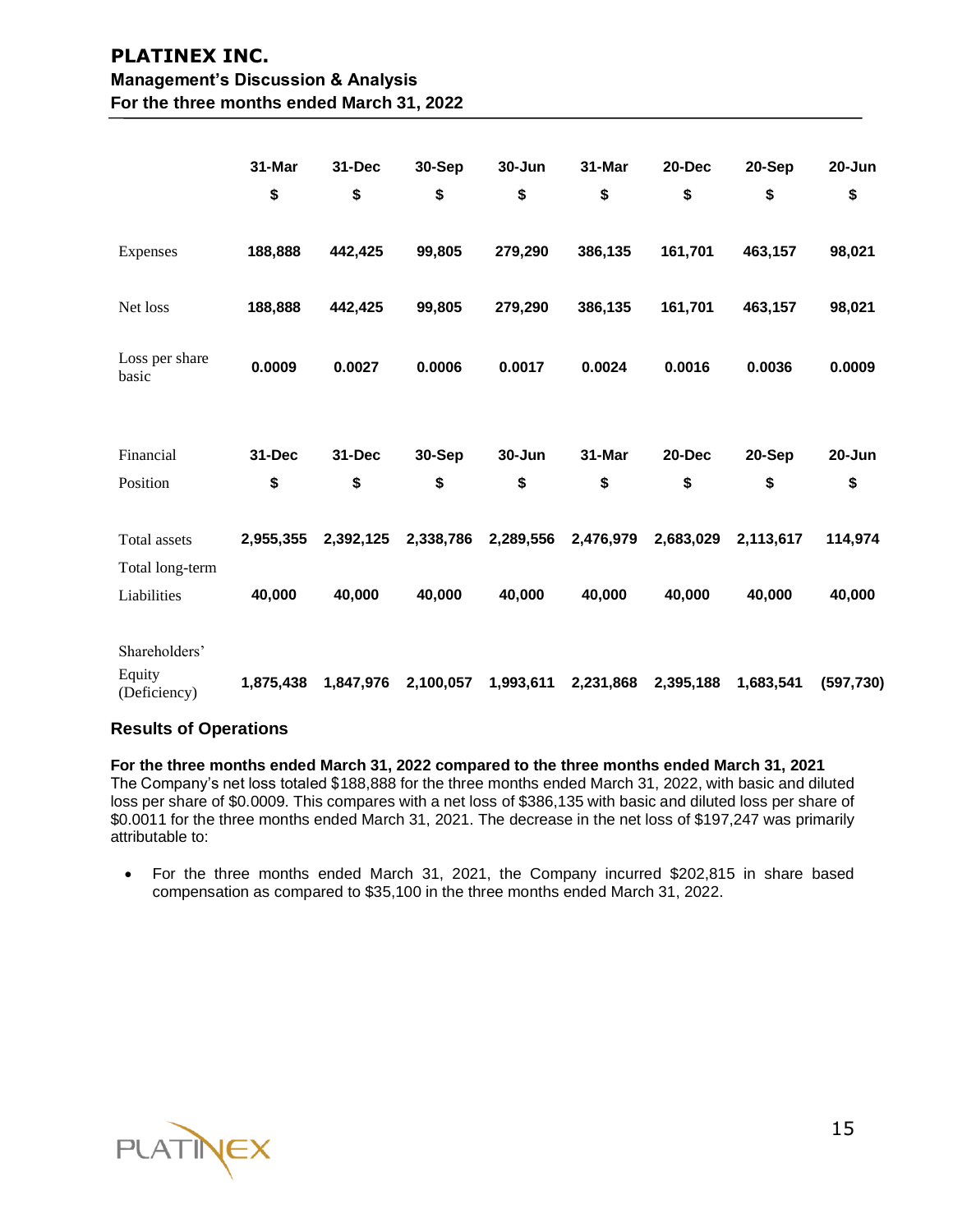### **Liquidity and Capital Resources**

At March 31, 2022, the Company had a working capital deficiency of \$533,738 (December 31, 2021 - \$258,932) and cash balance of \$463,165 (December 31, 2021 - \$203,263).

|                              | March 31      |    | December 31 |
|------------------------------|---------------|----|-------------|
|                              | 2022          |    | 2021        |
| Cash                         | \$<br>463,165 | \$ | 203,263     |
| Other current assets         | 43.014        |    | 41,954      |
| <b>Current liabilities</b>   | (1,039,917)   |    | (504, 149)  |
| Working capital (deficiency) | (533, 738)    | \$ | (258,932)   |

Working capital (deficiency) is defined as current assets net of current liabilities, which is a non-GAAP measure. Non-GAAP financial measures do not have any standardized meanings prescribed by IFRS and therefore may not be comparable to similar measures presented by other issuers. However, management believes that it is useful in assessing the Company's liquidity.

The Company has limited financial resources and no source of operating revenue. In the past, it has relied on debt and equity financings to maintain its exploration, environmental permitting, and engineering and development activities and meet its administrative costs. The Company continues to seek capital through various means including the possible joint venturing of a direct interest in its projects and by the issuance of equity and/or debt. If the Company experiences significant delays in obtaining additional funding necessary to fund its ongoing operating and capital requirements, this may have a material adverse impact on the Company's financial condition, business and plan of operations.

The mineral properties in which the Company currently has an interest are in the exploration stages and, consequently, the Company has no current source of operating revenue and is dependent on external financing to fund continued exploration and development of its mineral properties. Historically, the Company's principal sources of funding have been the issuance of equity securities for cash.

The challenging financial markets currently faced by companies in the junior mining sector generally, have had a significant adverse effect on the Company's share price and on its ability to raise additional funds through equity financings on a timely basis. The Company has taken steps to conserve cash pending completion of additional financings.

### **Transactions with Related Parties**

Related parties include the Board of Directors and other key management personnel, close family members and enterprises that are controlled by these individuals.

The following summarizes the Company's related party transactions for the periods:

|           |      | <b>Three Months Ended</b><br>March 31, |       |  |  |
|-----------|------|----------------------------------------|-------|--|--|
|           | 2022 | 2021                                   |       |  |  |
| Rent paid | \$0  | \$.                                    | 1.500 |  |  |

Key management personnel is defined as those persons having authority and responsibility for planning, directing and controlling the activities of the Company, directly or indirectly, including any director (whether executive or otherwise) of the Company. The Company's key management personnel include the Directors, the Chief Executive Officer, the Chief Financial Officer and the Corporate Secretary.

**PLATINEX**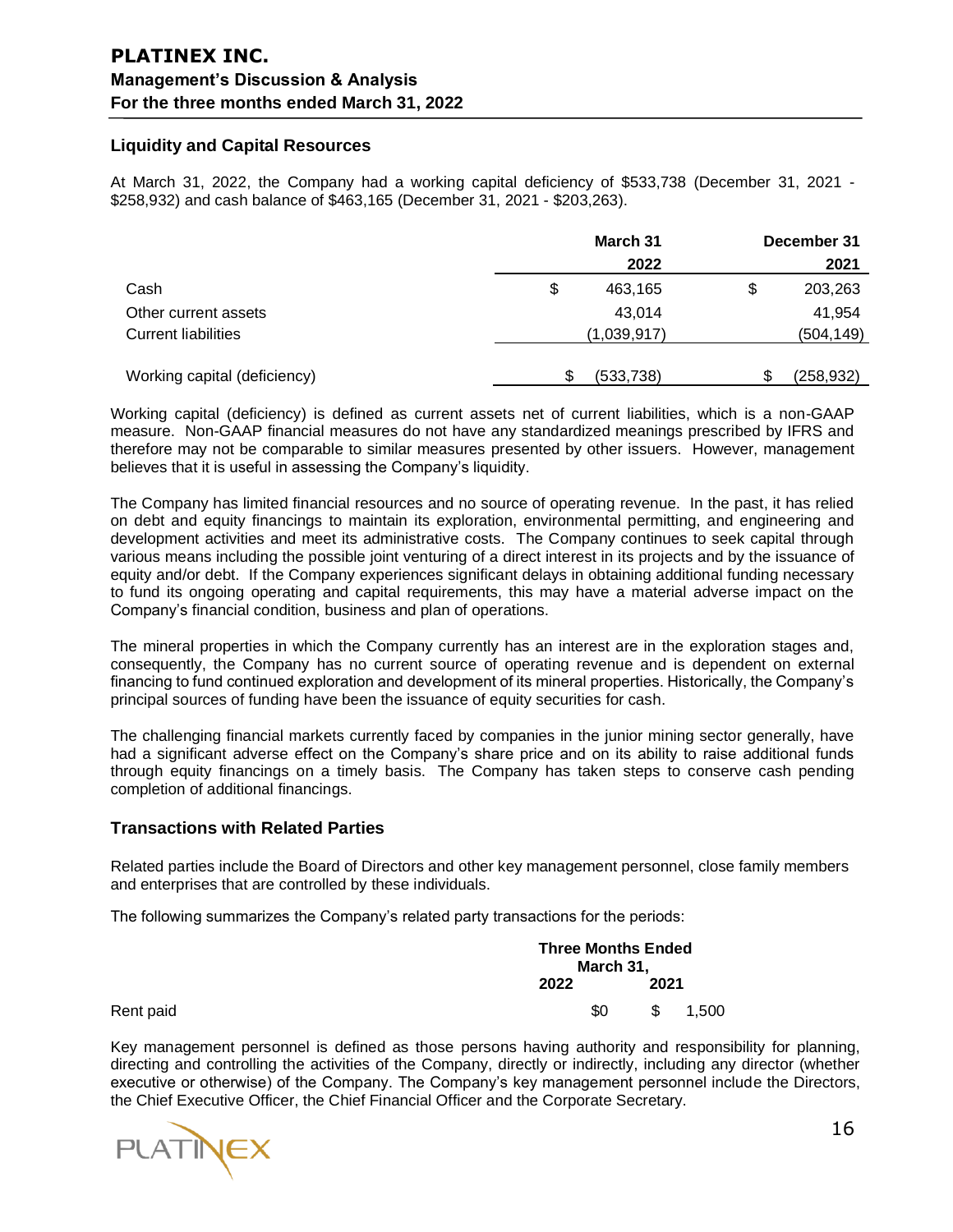Remuneration of key management personnel of the Company for the periods are presented below:

|                               |   | <b>Three Months Ended</b><br>March 31, |    |         |
|-------------------------------|---|----------------------------------------|----|---------|
|                               |   | 2022                                   |    | 2021    |
| Management and directors fees | S | 37.500                                 | S  | 22,750  |
| Professional fees             |   | 18,000                                 |    | 18,000  |
| Consulting fees               |   | 18,000                                 |    | 22,500  |
| Share-based compensation      |   | 35.100                                 |    | 115,700 |
|                               | S | 108,600                                | \$ | 178.950 |

As at March 31, 2022, related parties were owed \$30,750 (December 31, 2021 ‑ \$27,311) recorded in accounts payable and accrued liabilities. Amounts owing to related parties are non‑interest bearing and have no repayment terms.

### **Off-Balance Sheet Arrangements**

The Company has no off-balance sheet arrangements.

### **Proposed Transactions**

There are no material decisions by the Board of Directors of the Company with respect to any imminent or proposed transactions that have not been disclosed.

### **Commitments and Contingencies**

#### *Environmental*

The Company's exploration and evaluation activities are subject to various laws and regulations governing the protection of the environment. These laws and regulations are continually changing and generally becoming more restrictive. The Company believes its operations are materially in compliance with all applicable laws and regulations. The Company has made, and expects to make in the future, expenditures to comply with such laws and regulations.

#### *Flow-through commitments*

The Company is obligated to spend \$93,557 by December 31, 2022. The flow-through agreements require the Company to renounce certain tax deductions for Canadian exploration expenditures incurred on the Company's mineral properties to flow-through participants. The Company indemnified the subscribers for certain tax-related amounts that may become payable by the subscribers as a result of the Company not meeting its expenditure commitments.

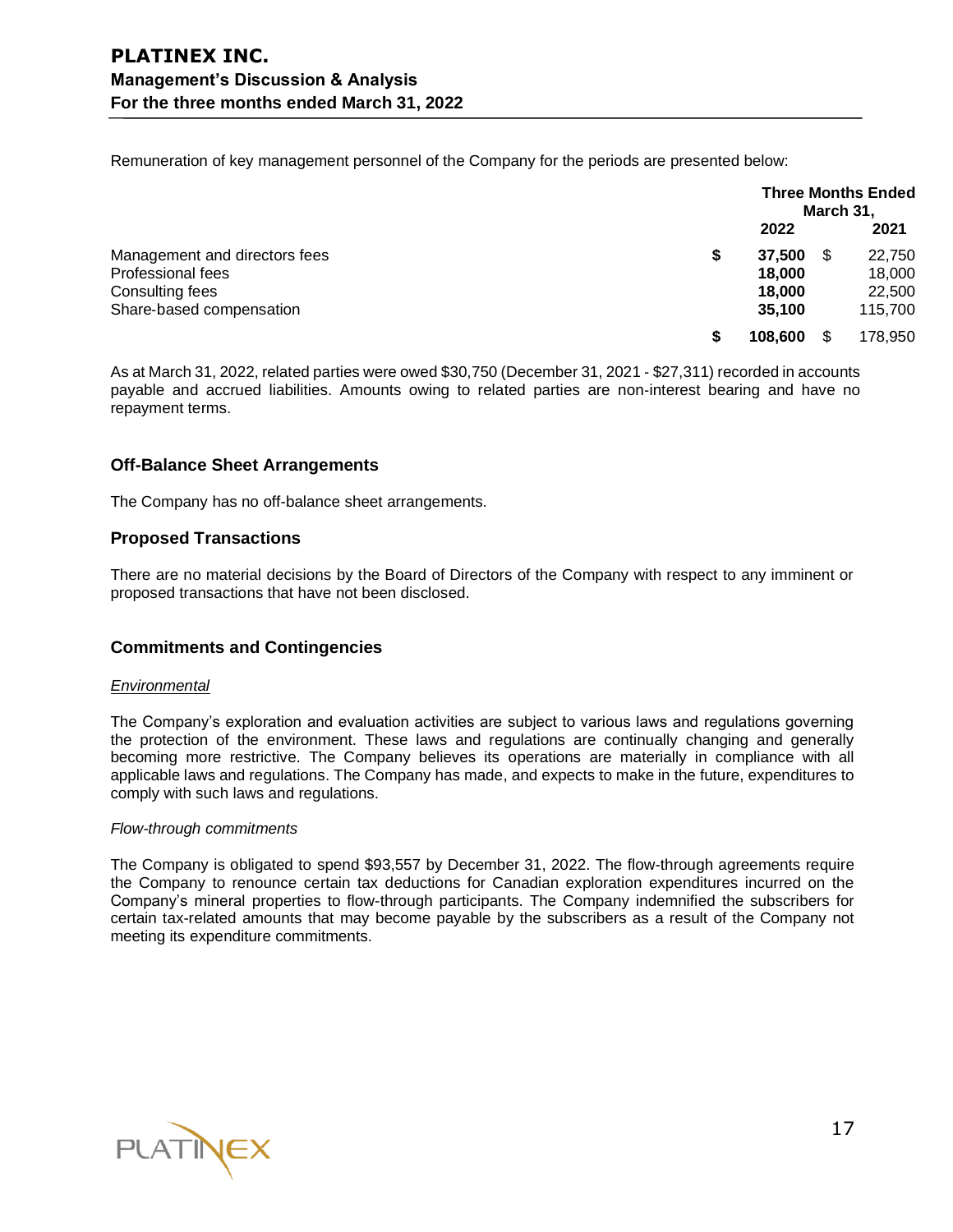### **New Accounting Policies**

There are no IFRS or IFRIC interpretations that are not yet in effect that are currently expected to have a material impact on the Company.

### **Additional Disclosure for Venture Issuers without Significant Revenue**

The exploration costs relating to the Company's interests in mineral properties for the three months ended March 31, 2022 and 2021 are listed below:.

|                                | <b>Jan – Mar 22</b> | <b>Jan – Mar 21</b> |
|--------------------------------|---------------------|---------------------|
| Accommodation & Meals          | \$<br>0             | \$<br>709           |
| Car Mileage                    | 764                 | 1,782               |
| Core Sampling, Logging         | 0.00                | 6,858               |
| <b>Field Work</b>              | 900                 | 8,637               |
| <b>Filings and Assessments</b> | 0                   | 0                   |
| <b>First Nations Relations</b> | 0.00                | 0                   |
| <b>Geophysical Survey</b>      | 0                   | 12,097              |
| Imagery and Map Generation     | 5,311               | 10,905              |
| Other - Exploration            | 2,650               | $-10,817$           |
| Project acquisition            | 206,250             | 0                   |
| <b>Staking Fees</b>            | 11,500              | 2,150               |
| <b>Equipment Rental</b>        | 0                   | 1,300               |
| Geological                     | 41,572              | 9,825               |
| Drilling                       | 0                   | 0                   |
| Assaying & Geo-Chem Analysis   | 0                   | 8,651               |
| <b>Project Consulting</b>      | 33,320              |                     |
| Total                          | \$<br>302,268       | \$<br>52,096        |

### **Disclosure of Outstanding Share Data**

The number of common shares of the Company outstanding and the number of common shares issuable pursuant to other outstanding securities of Platinex as at May 30, 2022 are as follows: